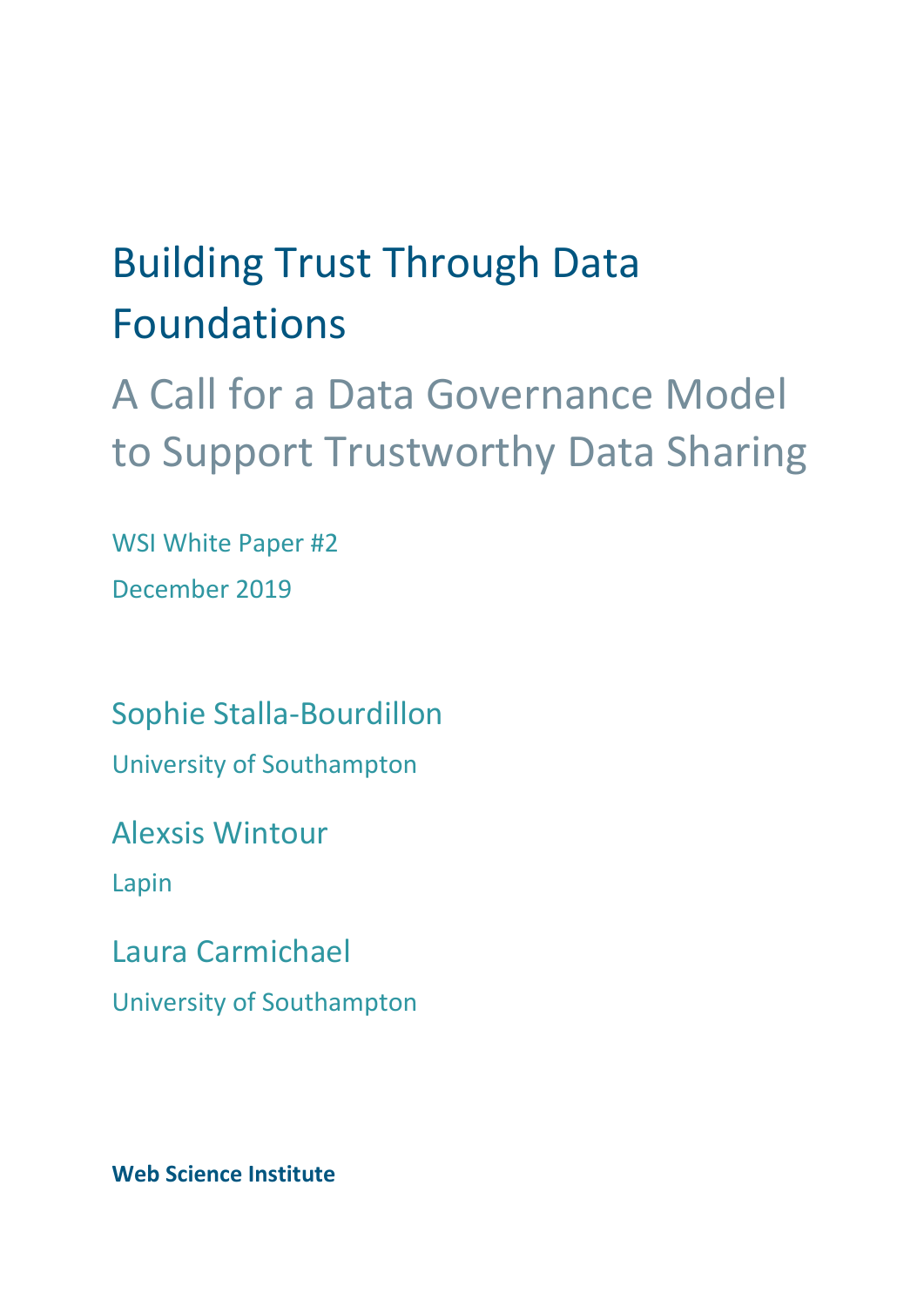Copyright © Sophie Stalla-Bourdillon, Alexsis Wintour & Laura Carmichael 2019

The opinions expressed in this publication are those of the authors and do not necessarily reflect the views of the University of Southampton, the Web Science Institute or its Board of Directors.



This work is licensed under a Creative Commons Attribution — Non-commercial — No Derivatives Licence. To view this licence, visit (www.creativecommons.org/licenses/by-nc-nd/3.0/). For reuse or distribution, please include this copyright notice.

For more information about this work, or for information about the Code of Conduct for Data Foundations, please contact [hello@lapin.limited](mailto:hello@lapin.limited)

Web Science Institute Building 32, Highfield Campus, University of Southampton, SO17 1BJ [wsi@soton.ac.uk](mailto:wsi@soton.ac.uk)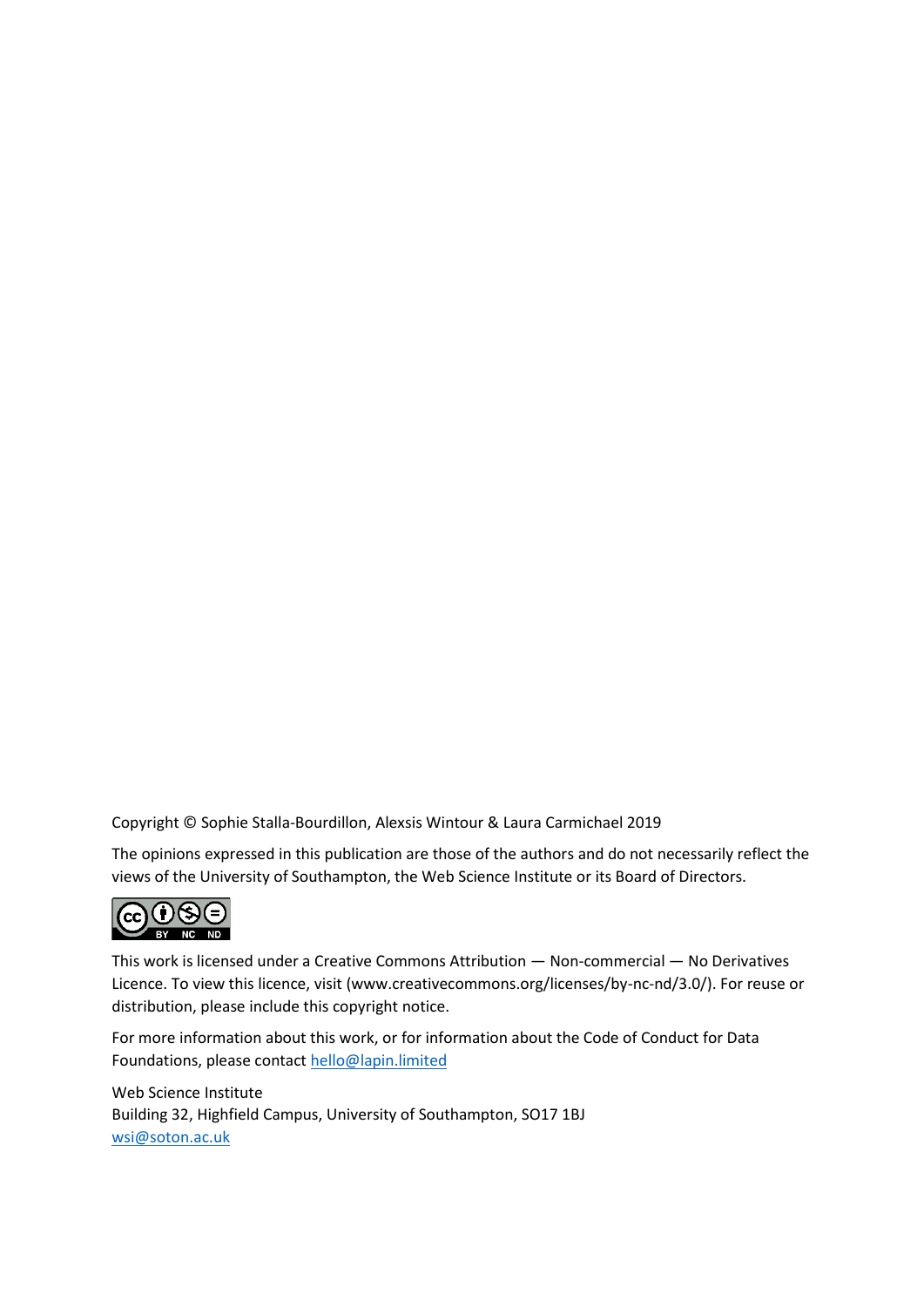# About the Authors

Sophie Stalla-Bourdillon is Professor in Information Technology Law and Data Governance at the University of Southampton. She is a non-executive Director of the Web Science Institute and has been involved in various data-sharing initiatives such as the EU-funded accelerator Data Pitch. She is also Senior Privacy Counsel & Legal Engineer at Immuta.

Alexsis Wintour is the Founder of Lapin which focuses on data governance models fit for our time, and advocates for independent data stewardship. She has a track record of delivering large-scale complex change combining an academic background in psychology as well as deep experience in technology.

Laura Carmichael is a Research Fellow at Interdisciplinary Centre for Law, Internet and Culture (iCLIC), University of Southampton. She has a PhD in Web Science, and has been involved in various interdisciplinary research projects related to data sharing and reusage. Most recently, she has been working as part of the EU-funded Data Pitch open innovation programme.



# About the WSI

The Web Science Institute (WSI) co-ordinates the University of Southampton's (UoS) world-leading, interdisciplinary expertise in Web Science, to tackle the most pressing global challenges facing the World Wide Web and wider society today. Research lies at its heart, positioning it as a leader in Web Science knowledge and innovation and fuelling its extensive education, training, enterprise and impact activities. The WSI is also UoS's main point of contact with The Alan Turing Institute, the UK's national institute for Data Science and AI, of which UoS is a partner university.

<https://www.southampton.ac.uk/wsi/index.page>

[https://www.southampton.ac.uk/wsi/enterprise-and](https://www.southampton.ac.uk/wsi/enterprise-and-impact/policy.page)[impact/policy.page](https://www.southampton.ac.uk/wsi/enterprise-and-impact/policy.page)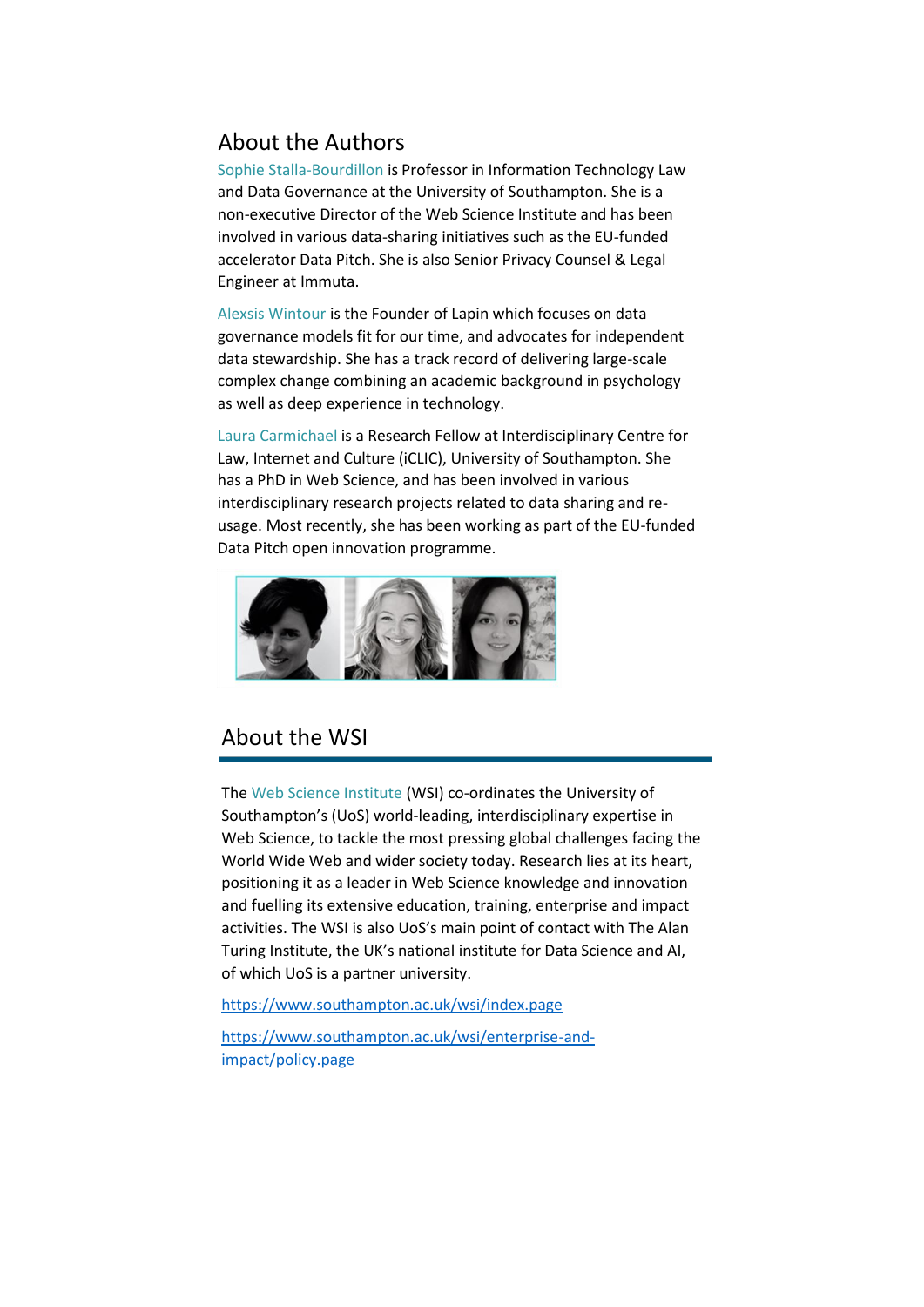# Executive Summary

This white paper sets out how to embody a Data Governance Model which builds trust, particularly when used with large group data sharing, within and between different organisations through the legal structure of a Data Foundation in the Channel Islands.

#### *Audience*

Different organisations often wish to share data but face significant issues and costs with regards to putting in place a suitable agreement, particularly one with a common group data governance framework that goes beyond a purely legal structure and includes, amongst other things, an ethical approach.

Typically, this audience's collective demands are to:

- Demonstrate how they protect privacy, comply with applicable laws, and have a common set of ethical principles
- Build brand values, trust and confidence in all activities undertaken within the data sharing and usage
- Help reduce costs in data sharing, management and usage
- Provide a mechanism for independent oversight and a common repeatable framework

#### *Benefits*

Key discrete advantages of this approach to meet their demands are:

• To inject **data governance best practice as early as possible** in the data lifecycle (starting with data providers)

- **Organisational role-based measures** which deliver higher degrees of protection of privacy
- To be **agnostic to the infrastructure adopted for data sharing** and make it possible to cater for both centralised and decentralised architectures in order to be able to reduce as much as possible the number of data flows for each use case
- To enable a great **level of flexibility** in terms of who will be able to participate in each subproject of data usage

#### *What if we could progress this?*

By making data sharing more accessible there is an opportunity for greater participation in the market which has led to economists pointing to some welcome side effects, including:

- More **powerful productivity of organisations**, individuals and the economy by reducing resistance which makes it easier to reuse and connect data from different sources
- **Lessening overall production costs** for data-enabled products and services
- **Innovation** from combining data in new ways across organisations and traditional industry storehouses
- **Improving current products and services** for the benefit of all resulting in intensified competition and expanding economies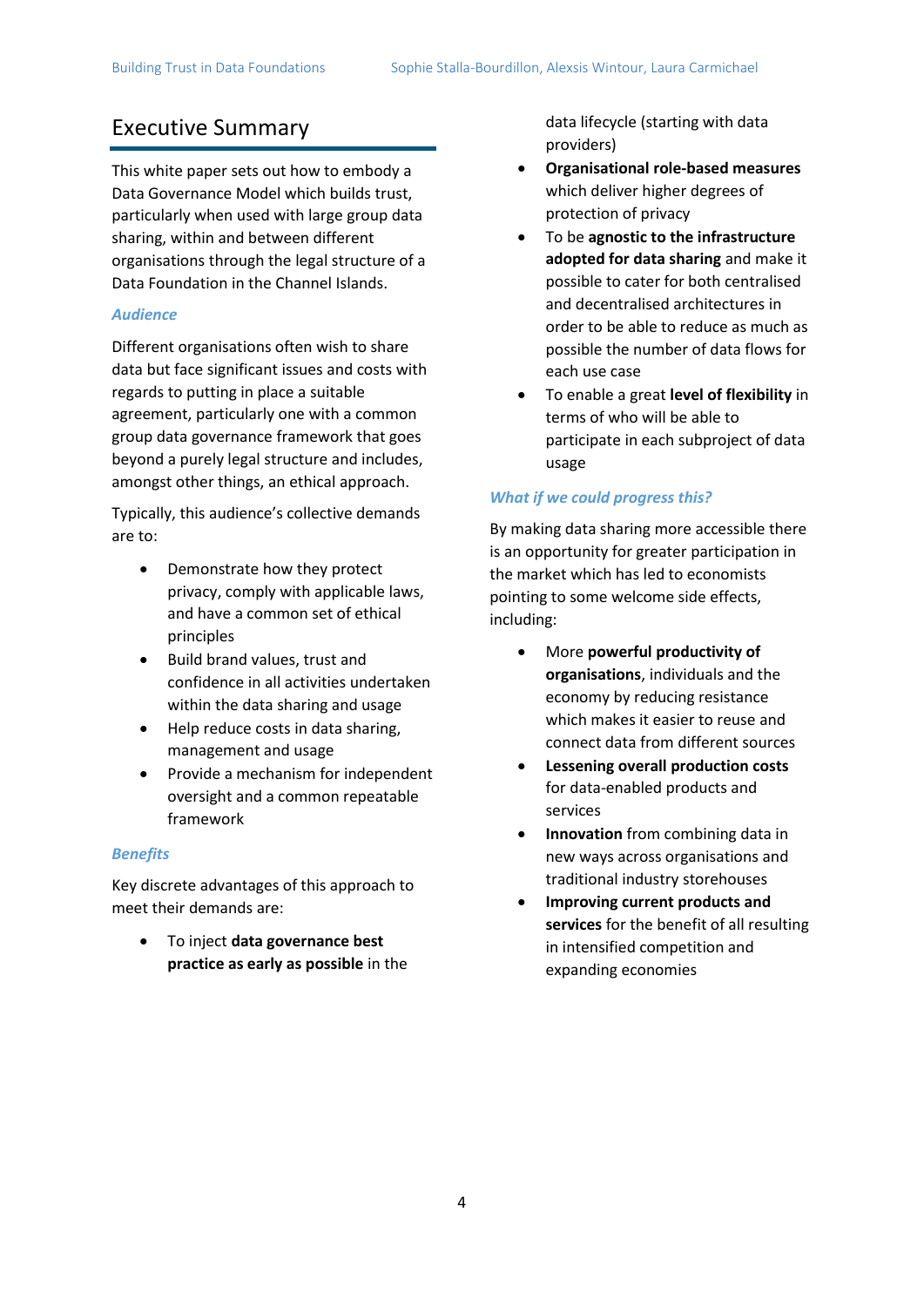# Challenge

We face a colossal challenge: how to manage the unprecedented amount of data now generated,<sup>1</sup> responsibly and sustainably, in ways that protect fundamental human rights, while taking advantage of innovative datadriven processes to generate tangible sociocultural and economic benefits for citizens, the public sector and businesses alike.

Confronting this challenge is not easy, especially amid the personal data breaches and scandals that seem to be constantly in the news, and which continue to undermine overall trust in data sharing and re-usage models, e.g. Ashley Madison – inadequate data security systems;<sup>2</sup> Bounty (UK) unlawful data sharing with third parties;<sup>3</sup> Cambridge Analytica – the invisible processing of personal data for political purposes;<sup>4</sup> and Project Nightingale – access to patient data without knowledge of doctors and patients.<sup>5</sup> Furthermore, in recent months, attempts to

[https://www.bbc.co.uk/news/technology-37170542.](https://www.bbc.co.uk/news/technology-37170542)

<sup>3</sup> For more information on the Bounty (UK) personal data breach see: Information Commissioner's Office (ICO). Monetary Penalty Notice: Bounty (UK) Limited. Retrieved from: [https://ico.org.uk/media/action-weve-](https://ico.org.uk/media/action-weve-taken/mpns/2614757/bounty-mpn-20190412.pdf)

[taken/mpns/2614757/bounty-mpn-20190412.pdf.](https://ico.org.uk/media/action-weve-taken/mpns/2614757/bounty-mpn-20190412.pdf)

[taken/2259371/investigation-into-data-analytics-for-political](https://ico.org.uk/media/action-weve-taken/2259371/investigation-into-data-analytics-for-political-purposes-update.pdf)[purposes-update.pdf.](https://ico.org.uk/media/action-weve-taken/2259371/investigation-into-data-analytics-for-political-purposes-update.pdf)

bring into play new structures to manage public trust such as Sidewalks Labs<sup>6</sup> (an Alphabet Inc. company<sup>7</sup>) have been under scrutiny. This smart city project in Canada, includes digital governance proposals and the creation of a civic data trust.

**Sidewalk Labs, The Sidewalk Toronto Project.** In conjunction with Waterfront Toronto<sup>8</sup> and the local community, Sidewalk Labs propose to design and develop a 12-acre district in Toronto's Eastern Waterfront into a smart city. However, the proposal has faced significant criticism from some business leaders and the public with concerns over privacy.<sup>9</sup> There have been resignations from its guidance board, including Ann Cavoukian, former Information and Privacy Commissioner of Ontario, <sup>10</sup> and the Canadian Civil Liberties Association (CCLA)<sup>11</sup> has filed a legal challenge to bring an end to the current formation of the project citing such privacy concerns.<sup>12</sup> For instance, the affidavit provided by Sean McDonald, as part of the court documents, states that the data governance proposal *"lacks the clarity, completeness, or depth necessary to credibly protect the public's data or privacy"*. 13

accesses trove of US patient data. Retrieved from: [https://www.bbc.co.uk/news/technology-50388464.](https://www.bbc.co.uk/news/technology-50388464)

<https://www.waterfrontoronto.ca/nbe/portal/waterfront/Home>

[https://www.theguardian.com/cities/2019/oct/31/google](https://www.theguardian.com/cities/2019/oct/31/google-sidewalk-labs-toronto-neighbourhood-scale-back)[sidewalk-labs-toronto-neighbourhood-scale-back.](https://www.theguardian.com/cities/2019/oct/31/google-sidewalk-labs-toronto-neighbourhood-scale-back)

[https://www.theguardian.com/world/2018/oct/23/toronto-smart](https://www.theguardian.com/world/2018/oct/23/toronto-smart-city-surveillance-ann-cavoukian-resigns-privacy)[city-surveillance-ann-cavoukian-resigns-privacy.](https://www.theguardian.com/world/2018/oct/23/toronto-smart-city-surveillance-ann-cavoukian-resigns-privacy)

<sup>12</sup> For more information see: CBC News (Online). (2019 April 16). Canadian Civil Liberties Association files lawsuit over Sidewalk Labs project. Retrieved from:

[https://www.cbc.ca/news/canada/toronto/ccla-sidewalk-labs](https://www.cbc.ca/news/canada/toronto/ccla-sidewalk-labs-lawsuit-1.5100184)[lawsuit-1.5100184.](https://www.cbc.ca/news/canada/toronto/ccla-sidewalk-labs-lawsuit-1.5100184)

<sup>13</sup> Canadian Civil Liberties Association (CCLA). (2019 June 24). CCLA v. Waterfront Toronto, et. al: Public Court Documents To Date: Affidavit Sean McDonald. (p. 1). Retrieved from[: https://ccla.org/quayside-project-application-documents/.](https://ccla.org/quayside-project-application-documents/)

<sup>&</sup>lt;sup>1</sup> An estimated 2.5 quintillion bytes of data are currently created each day, and this number is predicted to increase dramatically in the coming years. For instance, reaching 175 zettabytes in 2025. For further examples see: Statista, Information created Globally 2010-2025. Retrieved from:

[https://www.statista.com/statistics/871513/worldwide-data](https://www.statista.com/statistics/871513/worldwide-data-created/)[created/.](https://www.statista.com/statistics/871513/worldwide-data-created/)

<sup>&</sup>lt;sup>2</sup> For more information on the Ashley Madison data breach see: BBC News (Online). (2016 August 23). Poor security 'aided' Ashley Madison hack. Retrieved from:

<sup>4</sup> For more information on the Cambridge Analytica scandal see: The Guardian (Online). The Cambridge Analytical Files. Retrieved from:

[https://www.theguardian.com/news/series/cambridge-analytica](https://www.theguardian.com/news/series/cambridge-analytica-files)[files](https://www.theguardian.com/news/series/cambridge-analytica-files). Also see: Information Commissioner's Office (ICO). (2018 July 11). Investigation into the use of data analytics in political campaigns: Investigation update. Retrieved from: [https://ico.org.uk/media/action-weve-](https://ico.org.uk/media/action-weve-taken/2259371/investigation-into-data-analytics-for-political-purposes-update.pdf)

<sup>&</sup>lt;sup>5</sup> For more information on Project Nightingale see: BBC News (Online). (2019 November 12). Project Nightingale: Google

<sup>&</sup>lt;sup>6</sup> Sidewalk Labs website[: https://www.sidewalklabs.com/.](https://www.sidewalklabs.com/)

 $<sup>7</sup>$  Note Alphabet Inc. is also the parent company of Google.</sup> <sup>8</sup> Waterfront Toronto website:

<sup>&</sup>lt;sup>9</sup> Deschamps, T. (2019 October 31). Google sister company agrees to scale back the controversial Toronto project. The Guardian (Online), Retrieved from:

<sup>10</sup> Canon, G. (2018 October 23). 'City of surveillance': privacy expert quits Toronto's smart-city project. The Guardian (Online), Retrieved from:

<sup>&</sup>lt;sup>11</sup> The Canadian Civil Liberties Association (CCLA) website: [https://ccla.org/.](https://ccla.org/)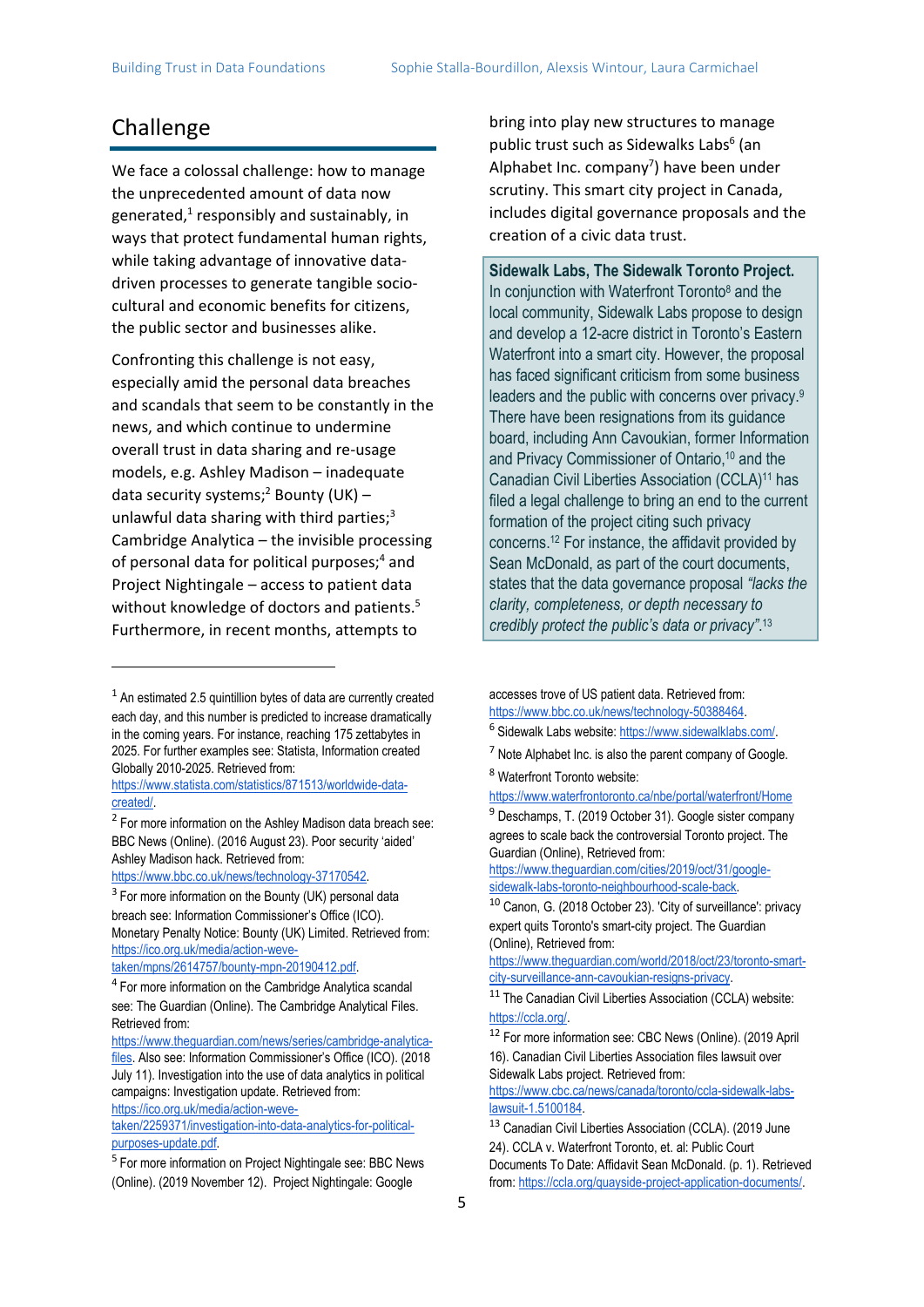# Response

Effective and appropriate data usage, sharing, and re-usage requires well-defined data governance roles and processes.<sup>14</sup> By data governance we mean an approach that aims to build prompt and on-going risk assessment and risk mitigation into the whole data lifecycle.<sup>15</sup> Given that personal data and nonpersonal data are not binary concepts, and data-related risks extend much further than privacy alone (e.g. intellectual property rights clearance and management, anti-competitive practices, contractual compliance and confidential data management), risk assessment and mitigation should also cover the entire data spectrum.

It is not enough to make data re-usage sound trustworthy on paper. We need to build on existing best practice for data governance that creates actual data sharing and re-usage environments, which are proven to be trustworthy via monitoring and oversight carried out through independent data stewardship. An organisation's belief in a data usage, sharing, and re-usage model as responsible (i.e. their trust in particular model) must be shaped through their evaluation of the perceived robustness of the data governance processes in practice. Trust can therefore only follow trustworthiness, and should never preempt it.

*We believe the establishment of Data Foundations, via existing foundations laws enacted by the Channel Islands, is one pragmatic solution that has the potential to support data governance best practice. This approach will thus help to foster responsible and sustainable data usage, sharing, and reusage, in a manner that aims to unlock* 

*masses of closed and restricted data by incentivising organisations to share (more) data with a wider-range of external users.*

*We define a Data Foundation as: an entity incorporated under the Channel Islands' foundation laws, which supports responsible and sustainable non-personal and personal data usage, sharing, and re-usage by means of independent data stewardship.*

The principal function of a Data Foundation therefore is to support its members (in particular, data providers and data users as well as individuals or data subjects) to use, share, and re-use data and metadata in a manner that is legally compliant, ethical, technically proficient, and ultimately realises the highest standards of excellence for data governance. Note more detailed information on Data Foundations and foundations law is provided in later sections of this white paper.

#### **The Channel Islands.**

The Bailiwicks of Jersey and Guernsey are selfgoverning dependencies of the British Crown, with their own elective legislature, administrative, fiscal and legal systems, and courts of law. The Channel Islands have full autonomy, except in the areas of international relations and defence, which are the responsibility of the UK. For the purposes of the white paper, it is also important to highlight the Channel Islands' long track record as providers of professional trust and corporate services. The Channel Islands' data protection relationship with the EU is not affected by Brexit. After Brexit, the UK will become a third country causing some uncertainty particularly if the UK leaves the EU without an adequacy decision in place.<sup>16</sup> Jersey was granted an 'adequacy' decision in 2008 which enables the free flow of personal data from the EU member states and the European Economic Area (EEA) member countries. With the implementation of the European Union General Data Protection

<sup>14</sup> For more information see: Stalla-Bourdillon, S. et al. (2019). Data protection by design: building the foundations of trustworthy data sharing. In Proceedings of Data for Policy Conference 2019. DOI: [10.5281/zenodo.3079895.](https://doi.org/10.5281/zenodo.3079895)

 $15$  I.e. from the initial collection or generation of data through to its archival and/or deletion.

<sup>&</sup>lt;sup>16</sup> The European Commission has the power to determine, on the basis of Article 45 of Regulation (EU) 2016/679 whether a country outside the EU offers an adequate level of data protection. The effect of such a decision is that personal data can flow from the EU (and Norway, Liechtenstein and Iceland) to that third country without any further safeguard being necessary.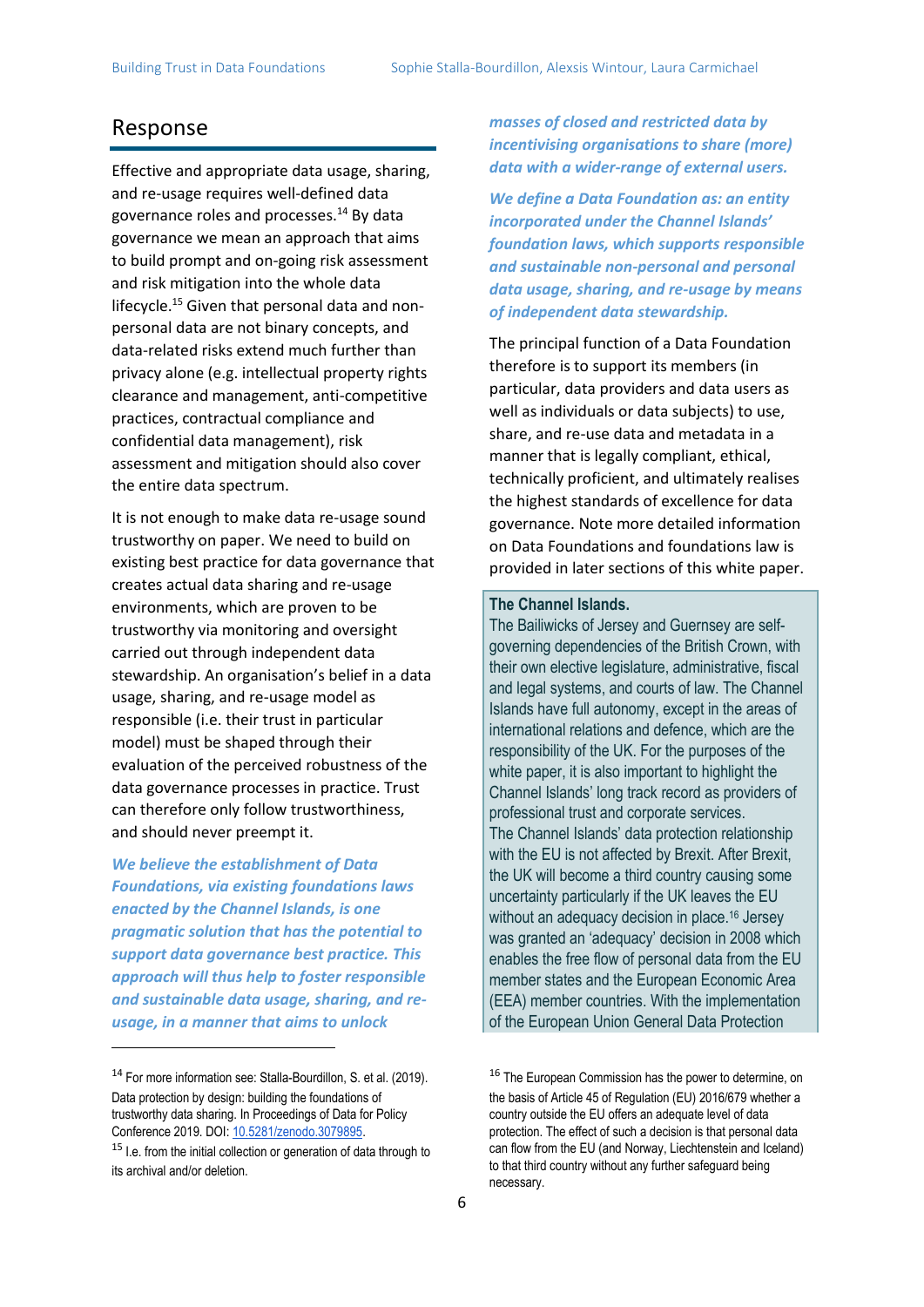Regulation 2016/79 (GDPR) all 'adequate' decisions are to be reviewed. Both Channel Islands' Governments have developed a good working relationship with the EU and do not anticipate there being any issues with this review. Importantly, they have a legislative track record as agile, innovator-friendly jurisdictions when it comes to the financial services and data protection spheres. Therefore, they could quickly leverage expertise within the government to provide support for the establishment of Data Foundations, if and to the extent that is necessary.

Our aim for this white paper, therefore, is to raise-awareness of the potential pivotal role Data Foundations could play in both the motivation and support for trustworthy sharing amongst (large) groups of organisations.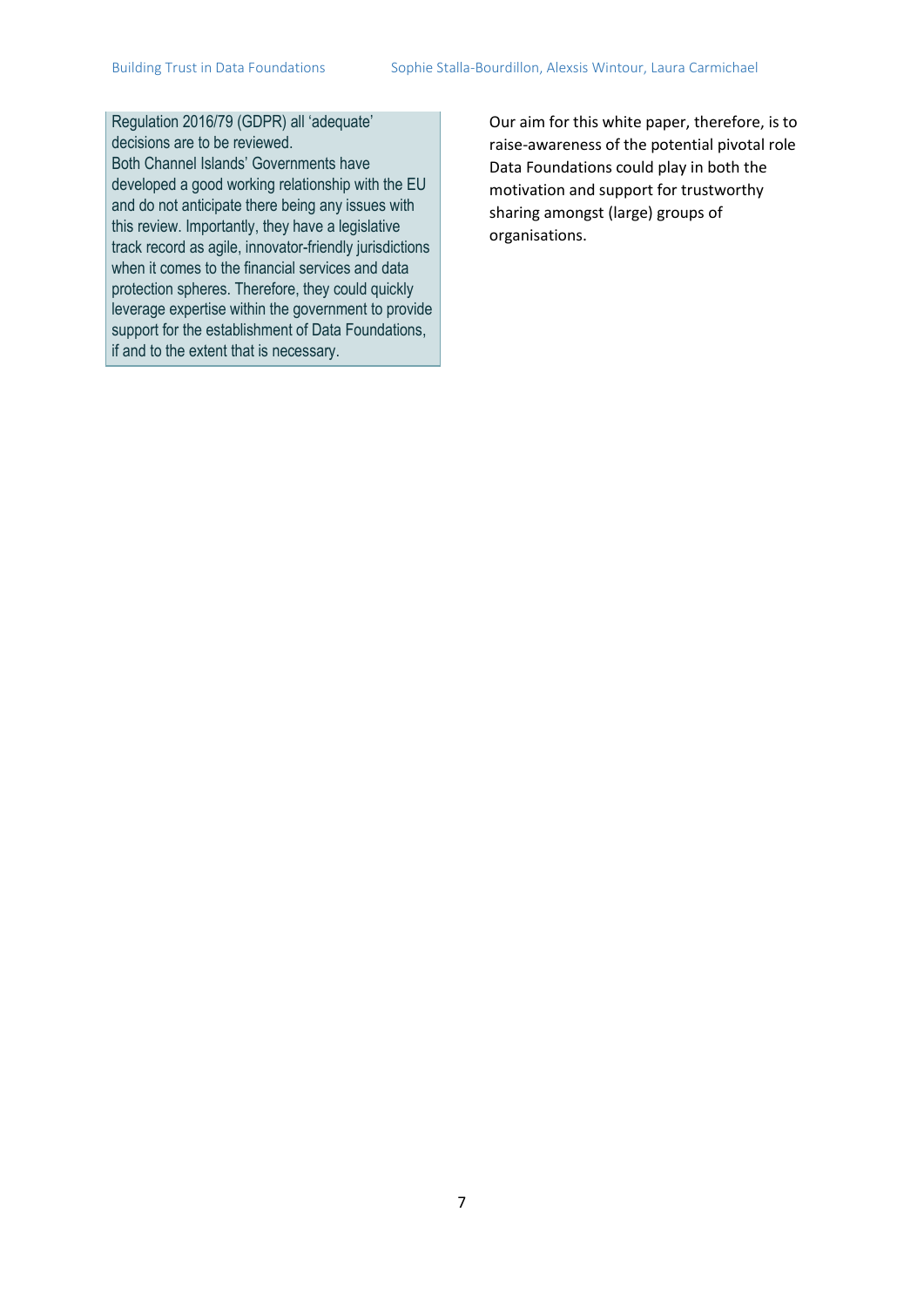# Background

The demand for data continues to grow, as does awareness of the potential value to be unleashed from its (re-)usage. At the same time, so too does recognition of the increasing environmental impacts of its processing and storage. It is estimated that we will be producing 1.7MB of data per second for every person on Earth by 2020.<sup>17</sup> Often more than one copy of the same data is being stored, not only through backups but through duplication, as multiple organisations collect the same data.

Governments are releasing publicly funded data sets and many other institutions are opening up their information and calling for more to be done.

Yet in practice, there is often limited, or absence of, data sharing between organisations.<sup>18</sup> For instance, in 2012, it was estimated that we were analysing less than 0.5% of global data.<sup>19</sup> Furthermore, only a few entities have access to large amounts of data (e.g. platforms), and much of this data is currently restricted or closed.

Simultaneously, as we become increasingly more digitised, the very human issue of trust is raising its head above the parapet, in two key areas:

<sup>17</sup> Domo. (2019). Data Never Sleeps. Retrieved from: [https://www.domo.com/solution/data-never-sleeps-6.](https://www.domo.com/solution/data-never-sleeps-6)

- First, a very small number of commercial companies hold some of the most extensive data sets on Earth, prompting regulators to question fair competition and trust.<sup>20</sup> Particularly as this creates information asymmetry which plays out into our economies and societies, acutely so when it comes to powerful artificial intelligence; and
- Second, people have a growing awareness that their information is extraordinarily valuable, and when aggregated it can influence the way the world works, in ways never imagined before. What is expected in terms of data strategy and management to create a fair society, and how the public can benefit from such data sets is in hot debate.

Working from the assumption that data usage or re-usage, when done responsibly, can benefit society, the whole challenge becomes how to make responsible and sustainable data sharing and re-usage a reality. What should be the pillars of data governance best practice and what could a concrete solution embedding data governance best practice look like? Our focus is therefore on how to make personal and non-personal data more accessible in a responsible and sustainable way. Importantly, it does not presuppose a frantic rush to artificial intelligence. It starts

16.pdf? blob=publicationFile&v=5.

<sup>18</sup> Mattoli refers to this as the "data-pooling problem" - see Mattioli, M. (2017). The Data-Pooling Problem. Berkeley Technology Law Journal, 32(1), 179-236. Also refer to: Mehonic, A. (2018, October 3). Can Data Trusts be the backbone of our future AI ecosystem? The Alan Turing Institute Blog, Retrieved from[: https://www.turing.ac.uk/;](https://www.turing.ac.uk/) and Skelton, S. K. (2018, November 30). New forms of governance needed to safely and ethically unlock the value of data. ComputerWeekly.com, Retrieved from [https://www.computerweekly.com.](https://www.computerweekly.com/)

<sup>19</sup> Burn-Murdoch, J. (2012 December 19). Study: less than 1% of the world's data is analysed, over 80% is unprotected. The Guardian (Online), Retrieved from: [https://www.theguardian.com/news/datablog/2012/dec/19/big-](https://www.theguardian.com/news/datablog/2012/dec/19/big-data-study-digital-universe-global-volume)

[data-study-digital-universe-global-volume](https://www.theguardian.com/news/datablog/2012/dec/19/big-data-study-digital-universe-global-volume) reporting on a Digital Universe Study carried out by the International Data Corporation (IDC).

<sup>20</sup> See e.g. Regulation (EU) 2019/1150 of the European Parliament and of the Council of 20 June 2019 on promoting fairness and transparency for business users of online intermediation services, OJ L 186, 11.7.2019, p. 57–79; and more generally the work of the Expert Group to the EU Observatory on the Online Platform Economy, Retrieved from: [https://ec.europa.eu/digital-single-market/en/expert-group-eu](https://ec.europa.eu/digital-single-market/en/expert-group-eu-observatory-online-platform-economy)[observatory-online-platform-economy.](https://ec.europa.eu/digital-single-market/en/expert-group-eu-observatory-online-platform-economy) See also the Decision of the German Competition Regulatory Authority of 7 February 2019, (English translation), Retrieved from: [https://www.bundeskartellamt.de/SharedDocs/Entscheidung/E](https://www.bundeskartellamt.de/SharedDocs/Entscheidung/EN/Entscheidungen/Missbrauchsaufsicht/2019/B6-22-16.pdf?__blob=publicationFile&v=5) [N/Entscheidungen/Missbrauchsaufsicht/2019/B6-22-](https://www.bundeskartellamt.de/SharedDocs/Entscheidung/EN/Entscheidungen/Missbrauchsaufsicht/2019/B6-22-16.pdf?__blob=publicationFile&v=5)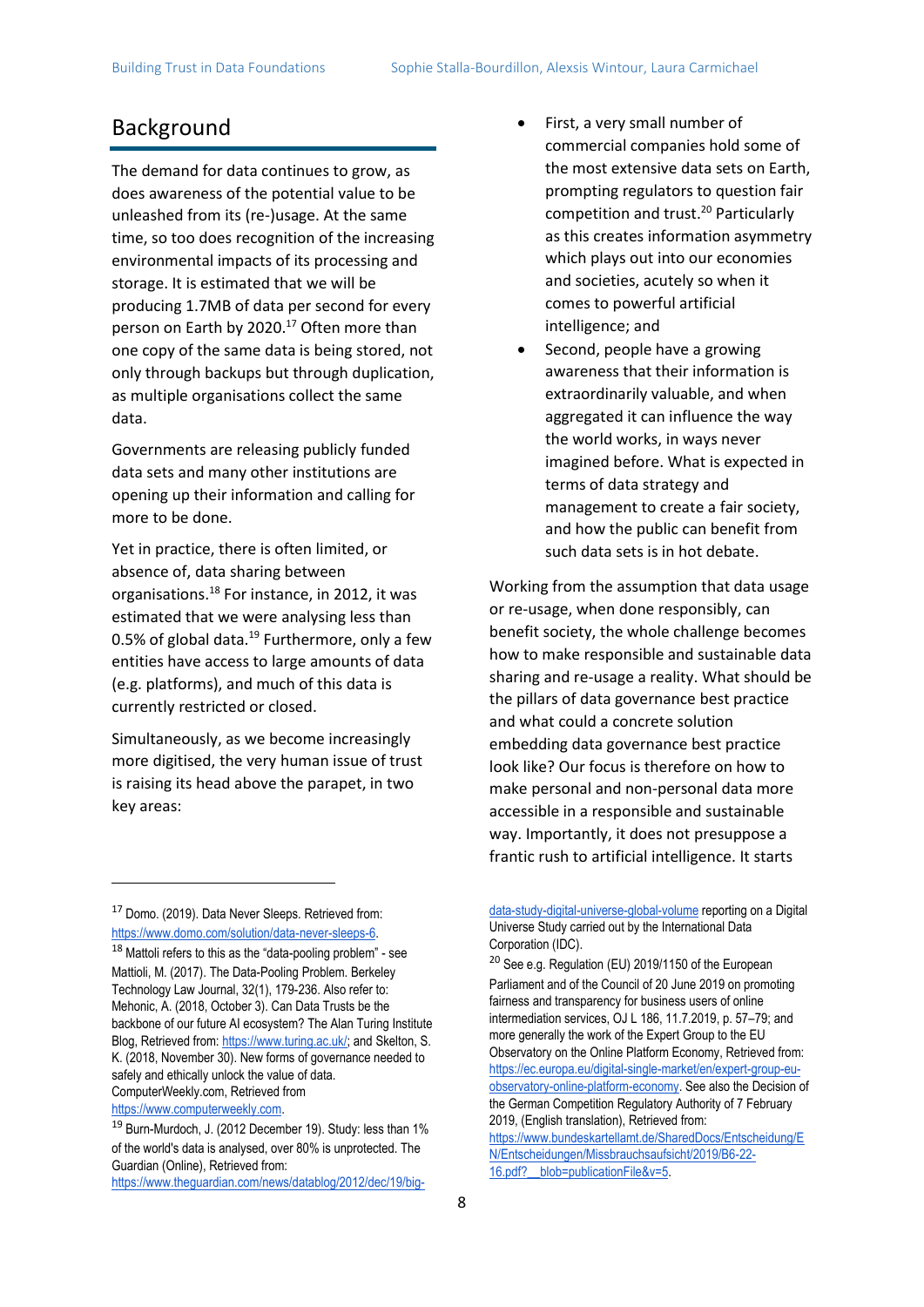from the premise that a workable alternative to data monopolies or oligopolies is possible.

#### Current work

There are numerous models for data sharing and (re-)usage, $^{21}$  which can be divided into three main categories (Richter & Slowinski, 2019): "direct data exchange", "data pooling" and "data sharing platforms".<sup>22</sup> Some examples of data sharing models include data marketplaces, $^{23}$  open data platforms, $^{24}$  open innovation acceleration programmes, $^{25}$  data collaboratives,<sup>26</sup> personal information management systems (PIMs).<sup>27</sup> and data commons.<sup>28</sup>

#### Data trusts

In terms of data governance models, the data trust model has been receiving especially close attention since Hall & Pesenti<sup>29</sup> offered

<sup>21</sup> For further information see: European Commission. Guidance on sharing private sector data in the European data economy [COM(2018) 232 final]. Commission Staff Working Document. Accompanying the document: Communication from the Commission to the European Parliament, the Council, the European Economic and Social Committee and the Committee of the Regions. (2018 April 25). Towards a common European

data space. Retrieved fro[m:](https://ec.europa.eu/digital-single-market/en/guidance-private-sector-data-sharing) [https://ec.europa.eu/digital-single](https://ec.europa.eu/digital-single-market/en/guidance-private-sector-data-sharing)[market/en/guidance-private-sector-data-sharing.](https://ec.europa.eu/digital-single-market/en/guidance-private-sector-data-sharing)

<sup>22</sup> Richter, H. & Slowinski, P.R. (2019). The data sharing economy: on the emergence of new intermediaries. International Review of Intellectual Property and Competition Law, 50(1), 4-29. DOI: [https://doi.org/10.1007/s40319-018-](https://doi.org/10.1007/s40319-018-00777-7) [00777-7.](https://doi.org/10.1007/s40319-018-00777-7)

<sup>23</sup> E.g. Dawex: [https://www.dawex.com/en/.](https://www.dawex.com/en/)

<sup>24</sup> E.g. My NHS Open Data platform:

[https://opendata.nhs.uk/home.](https://opendata.nhs.uk/home)

 $25$  E.g. the Data Pitch open innovation programme: [https://datapitch.eu/.](https://datapitch.eu/)

<sup>26</sup> For more information see: GovLab. Data Collaboratives.

Retrieved from[: http://datacollaboratives.org/;](http://datacollaboratives.org/) and Susha, I., Janssen, M. & Verhulst, S. 2017. Data Collaboratives as a New Frontier of Cross Sector Partnerships in the Age of Open Data: Taxonomy Development. In Proceedings of the 50th Hawaii International Conference on System Sciences, 2691–2700. <sup>27</sup> E.g. Hub of All Things (HAT):

[https://www.hubofallthings.com/;](https://www.hubofallthings.com/) Digi.me: [https://digi.me/;](https://digi.me/) and Mydex: [https://mydex.org/.](https://mydex.org/) For further background information see: Loayza A. (2019 March 21). Personal information management systems: A new era for individual privacy?International Association of Privacy Professionals (iapp), Retrieved from[: https://iapp.org/news/a/personal-](https://iapp.org/news/a/personal-information-management-systems-a-new-era-for-individual-privacy/)

#### the following recommendation to the UK government in 2017:<sup>30</sup>

*"To facilitate the sharing of data between organisations holding data and organisations looking to use data to develop AI, Government and industry should deliver a programme to develop Data Trusts – proven and trusted frameworks and agreements – to ensure exchanges are secure and mutually beneficial." – Hall & Pesenti, 2017*

There is no one definition of the term data trust.<sup>31</sup> The Open Data Institute (ODI) defines the expression as: *" a legal structure that provides independent stewardship of data."*<sup>32</sup>

Following this recommendation (Hall & Pesenti, 2017), the ODI together with Office for Artificial Intelligence and Innovate UK ran three data trust pilots.<sup>33</sup> There are many types

#### [information-management-systems-a-new-era-for-individual](https://iapp.org/news/a/personal-information-management-systems-a-new-era-for-individual-privacy/)[privacy/.](https://iapp.org/news/a/personal-information-management-systems-a-new-era-for-individual-privacy/)

<sup>28</sup> E.g. National Cancer Institute: Genomic Data Commons: [https://gdc.cancer.gov/about-data.](https://gdc.cancer.gov/about-data) For further background information see: Nesta. Four future scenarios: the personal data economy in 2035: Unlocking the value in data as a commons. Retrieved from:

[https://www.nesta.org.uk/feature/four-future-scenarios](https://www.nesta.org.uk/feature/four-future-scenarios-personal-data-economy-2035/unlocking-the-value-in-data-as-a-commons/)[personal-data-economy-2035/unlocking-the-value-in-data-as-a](https://www.nesta.org.uk/feature/four-future-scenarios-personal-data-economy-2035/unlocking-the-value-in-data-as-a-commons/)[commons/.](https://www.nesta.org.uk/feature/four-future-scenarios-personal-data-economy-2035/unlocking-the-value-in-data-as-a-commons/)

<sup>29</sup> Hall, W. & Pesenti, J. (2017 October 15). Growing the Artificial Intelligence Industry in the UK (Independent Review). Department for Digital, Culture, Media & Sport and Department for Business, Energy & Industrial Strategy, HM Government, (p. 46,) Retrieved from:

[https://www.gov.uk/government/publications/growing-the](https://www.gov.uk/government/publications/growing-the-artificial-intelligence-industry-in-the-uk)[artificial-intelligence-industry-in-the-uk.](https://www.gov.uk/government/publications/growing-the-artificial-intelligence-industry-in-the-uk)

<sup>30</sup> However note that the data trust is not a concept, e.g. see: Edwards, L. (2004). Reconstructing consumer privacy protection on‐line: a modest proposal. International Review of Law Computers & Technology, 18(3), 313-344. DOI: [https://doi.org/10.1080/1360086042000276762.](https://doi.org/10.1080/1360086042000276762)

<sup>31</sup> For further information on the notion of the Data Trust, see: O'Hara, K. (2019). Data Trusts: Ethics, Architecture and Governance for Trustworthy Data Stewardship. Web Science Institute White Paper, Retrieved from

<https://eprints.soton.ac.uk/428276/>.

<sup>32</sup> Hardinges, J. Defining a 'Data Trust'. Open Data Institute (ODI), Retrieved from: [https://theodi.org/article/defining-a-data](https://theodi.org/article/defining-a-data-trust/)[trust/.](https://theodi.org/article/defining-a-data-trust/)

<sup>33</sup> For more information see: Open Data Institute (ODI). (2019). Data Trusts: Lessons learnt from three pilots. (p. 8). Retrieved from[: https://theodi.org/article/odi-data-trusts-report/.](https://theodi.org/article/odi-data-trusts-report/)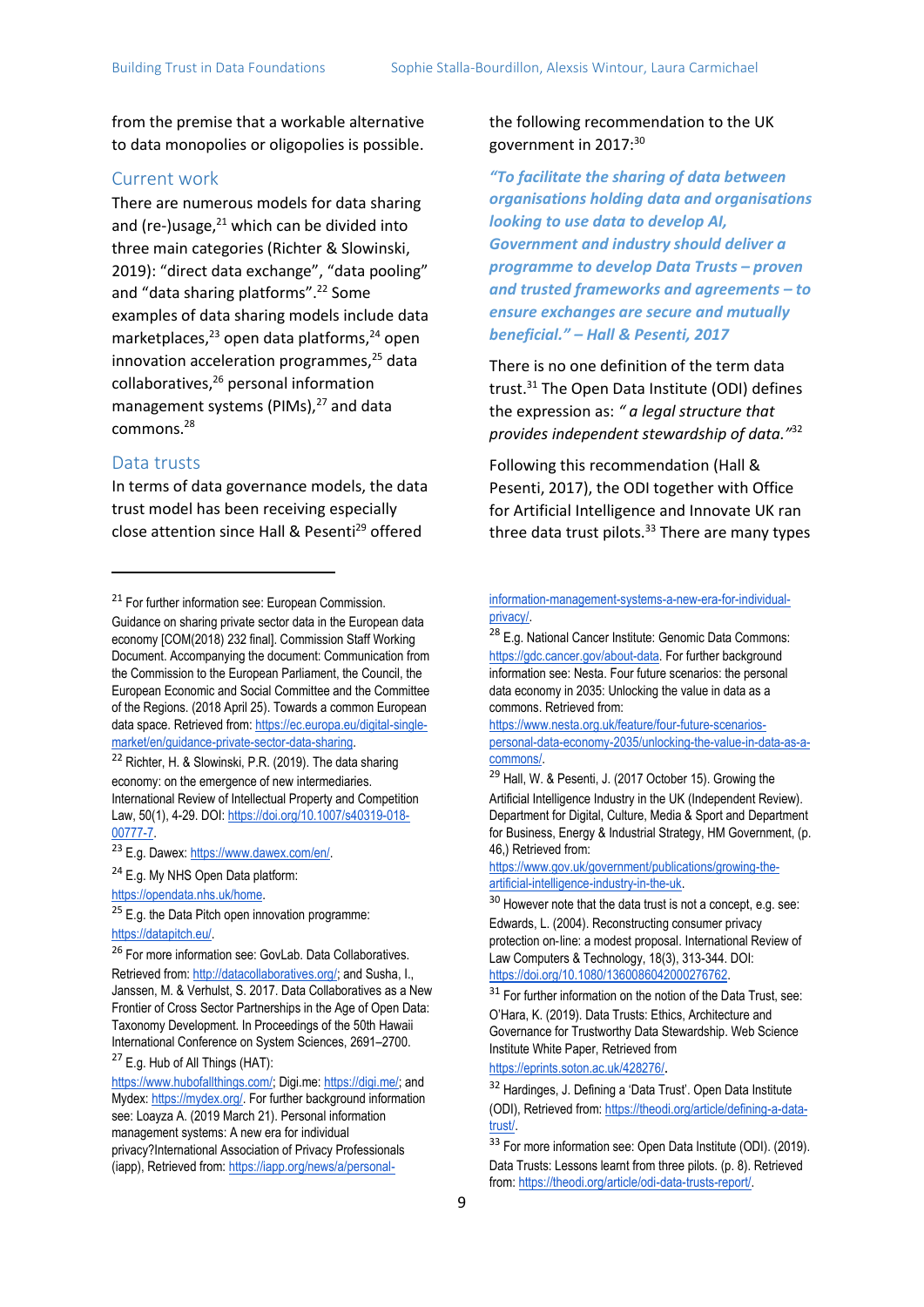of data trusts. The ODI's data trust pilots centred on *"the initiation and use of data trusts by one or more organisational data holders – which may or may not include personal data – on the basis of different purposes and incentives",*<sup>34</sup> rather than the wide remit of the civic data trust proposed by the Sidewalk Toronto project, or the bottomup approach proposed by Delacroix & Lawrence (2019).<sup>35</sup>

The focus of this white paper is more aligned with the approach taken by Hall & Pesenti (2017) and the ODI's data trust pilots (2019).

*We are trying to solve a practical problem that is emerging now for organisations: how can I share the data I have in a way that is responsible and sustainable as well as suitable for business needs?*

<sup>34</sup> ODI. (2019). Data Trusts: Lessons learnt from three pilots. (p. 8). Retrieved from: [https://theodi.org/article/odi-data-trusts](https://theodi.org/article/odi-data-trusts-report/)[report/.](https://theodi.org/article/odi-data-trusts-report/)

<sup>&</sup>lt;sup>35</sup> ODI. (2019). Data Trusts: Lessons learnt from three pilots.

<sup>(</sup>p. 8). Also see: Delacroix, S. & Lawrence, N. (2019).

Disturbing the 'One Size Fits All' Approach to Data Governance: Bottom-Up Data Trusts. *International Data Privacy Law,* DOI[: https://doi.org/10.1093/idpl/ipz014.](https://doi.org/10.1093/idpl/ipz014)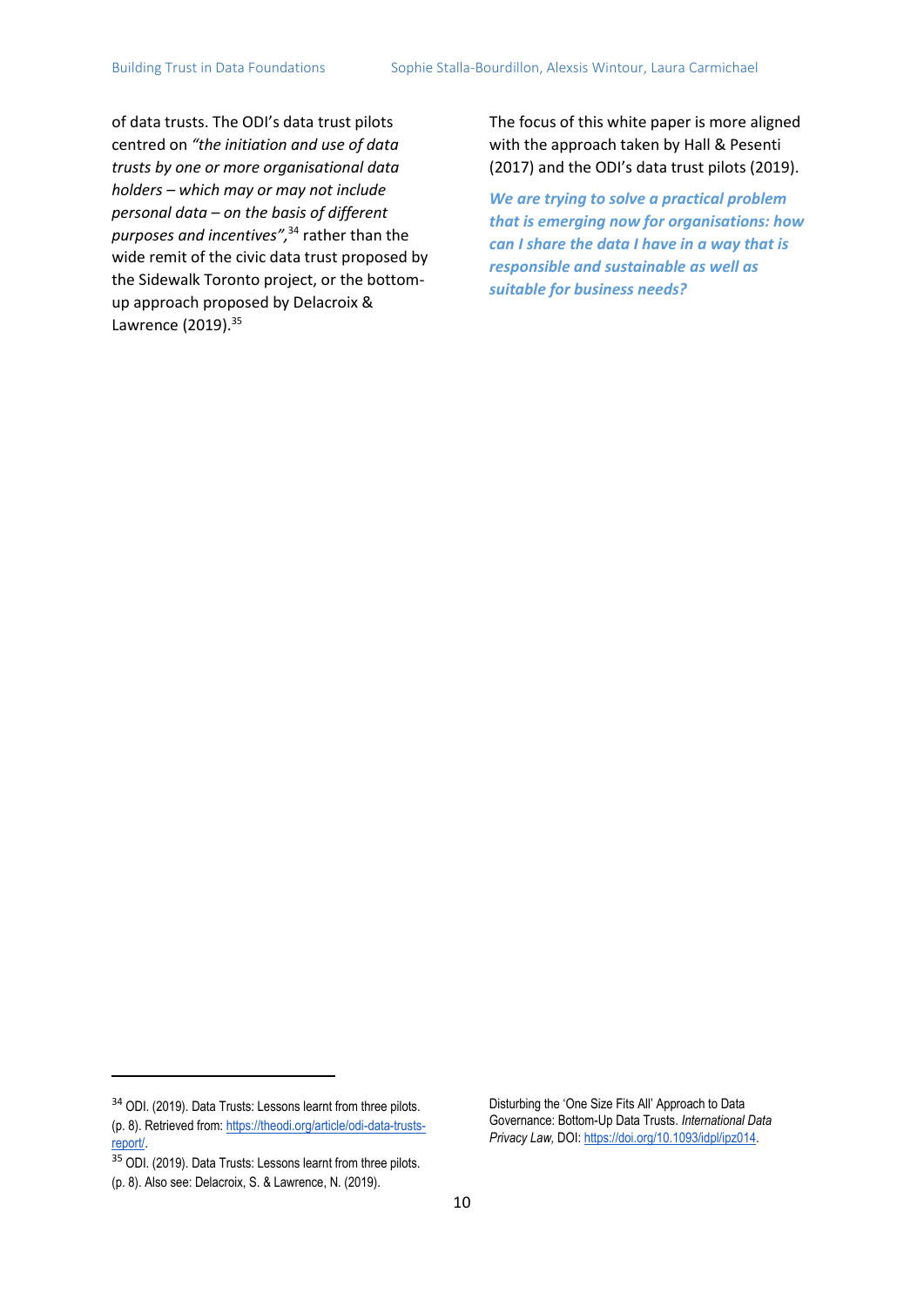# Why has no solution emerged yet?

There are various reasons why a solution has not yet emerged that fosters responsible data usage, sharing, and re-usage - in a manner that incentivises organisations to share (more) data, and which fairly represents all interests. In particular:

# (1) Regulatory frameworks for privacy and data protection are complex

As privacy and data protection laws are made more comprehensive and enforcement arsenals are strengthened, it is becoming harder to convince compliance personnel and lawyers to test solutions and arrangements that do not fit neatly within existing categories. More thoughts should be given to the advantages of a heuristic approach to compliance, which should motivate organisations to try new solutions, rather than forcing the outsourcing of costly expert knowledge, which is often demotivating.

# (2) The release-and-forget data sharing model

The choice of a legal structure $36$  and related data-sharing arrangements have a direct impact upon the nature, number, and directions of data flows. It is therefore vital that the most appropriate legal structure for data usage, sharing, and re-usage is selected in the given circumstances.

In many instances, legal structures are based upon a release-and-forget model, i.e. where data providers release the data to an independent institution without further involvement, and the receiving institution takes complete control over the data accumulated within its remit. This releaseand-forget model is not likely to be conducive to best practice for data governance, for instance, it will be difficult for data providers to ensure the data user complies with reusage restrictions, and anonymised data are not re-identified.

Data-sharing antipatterns should, therefore, be carefully studied and avoided prior to making decisions about which legal structure to adopt. By way of example, a data-sharing arrangement that would be built upon the ETL model (Extract, Transform, and Load data) would be in most cases highly problematic, as well as any data-sharing arrangement that would mandate the centralised hosting of raw data, or in some cases even perturbed data, in one place.

As previously mentioned, the data trust model has been receiving particularly close attention. The expression 'data trust' is used to describe what a responsible multi-party data-sharing solution could look like. Furthermore, 'data trust' is both utilised with and without reference to legal structure, i.e. a legal trust.

At least in common law countries, trusts are a well-known institution created to manage assets such as properties and money.<sup>37</sup> Logically the attention has thus been set upon the potential of this institution or institutions of a similar nature, with the intention to disconnect the data providers initially holding the data from the institution in charge of managing the data.

Limitations have been seen not only in terms of the focus of trustees on beneficiaries, the settlors not being involved in any subsequent decision making, the challenges with limiting the liability of trustees which may stifle market growth, but also that a trust is opaque and a more centralised model. Trusts may also prove difficult when working

<sup>&</sup>lt;sup>36</sup> E.g. multi-party contract or corporate structure.

<sup>&</sup>lt;sup>37</sup> For further information see: McDonald S. (2019 March 5). Reclaiming Data Trusts: Large-scale data sharing is not the

only way — or even the most important way — to use data trusts in the public interest. Centre for International Governance Innovation (CIGI), Retrieved from: [https://www.cigionline.org/articles/reclaiming-data-trusts.](https://www.cigionline.org/articles/reclaiming-data-trusts)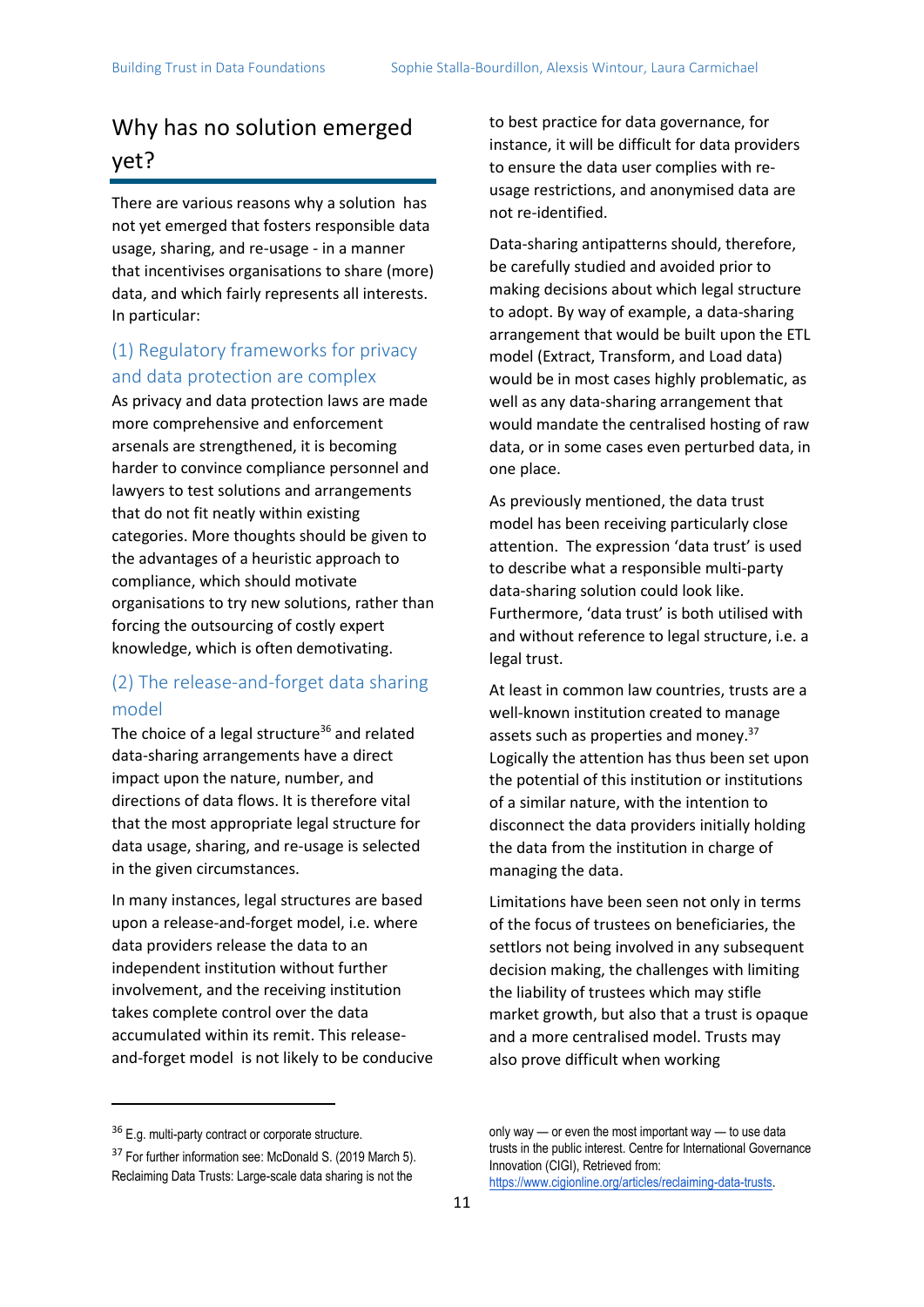internationally as they don't always exist in civil law jurisdictions or generate suspicions.

As the recent Nesta paper<sup>38</sup> explains:

*"It's now over a decade since the first data trusts were set up as private initiatives in response to anxieties about abuse. These were important pioneers though none achieved much scale or traction." - Mulgan & Straub, 2019*

#### **Trustworthiness-by-design.**

Decisions to share should be made dependent upon the setting up of controls at the data user's end. What is more, data sharing arrangements should be privacy-by-design future proof.<sup>39</sup> What this means in practice is that privacy-enhancing technologies should form a core layer of the infrastructure enabling data sharing. A query-based approach to data sharing, which makes it possible to tailor the amount of shared data to the content of the queries formulated by data users and which does not require the involvement of intermediaries, is a better approach than a centralised model which would force the sharing prior to knowing the needs of the data users.

<sup>38</sup> Mulgan, G. & Straub, V. (2019 February 21). The new ecosystem of trust: How data trusts, collaboratives and coops can help govern data for the maximum public benefit. Nesta, Retrieved from: [https://www.nesta.org.uk/blog/new-ecosystem](https://www.nesta.org.uk/blog/new-ecosystem-trust/)[trust/.](https://www.nesta.org.uk/blog/new-ecosystem-trust/) 

<sup>&</sup>lt;sup>39</sup> The General Data Protection Regulation (GDPR) is the first legislative instrument to introduce a legally-binding requirement for data protection by design and by default through Article 25.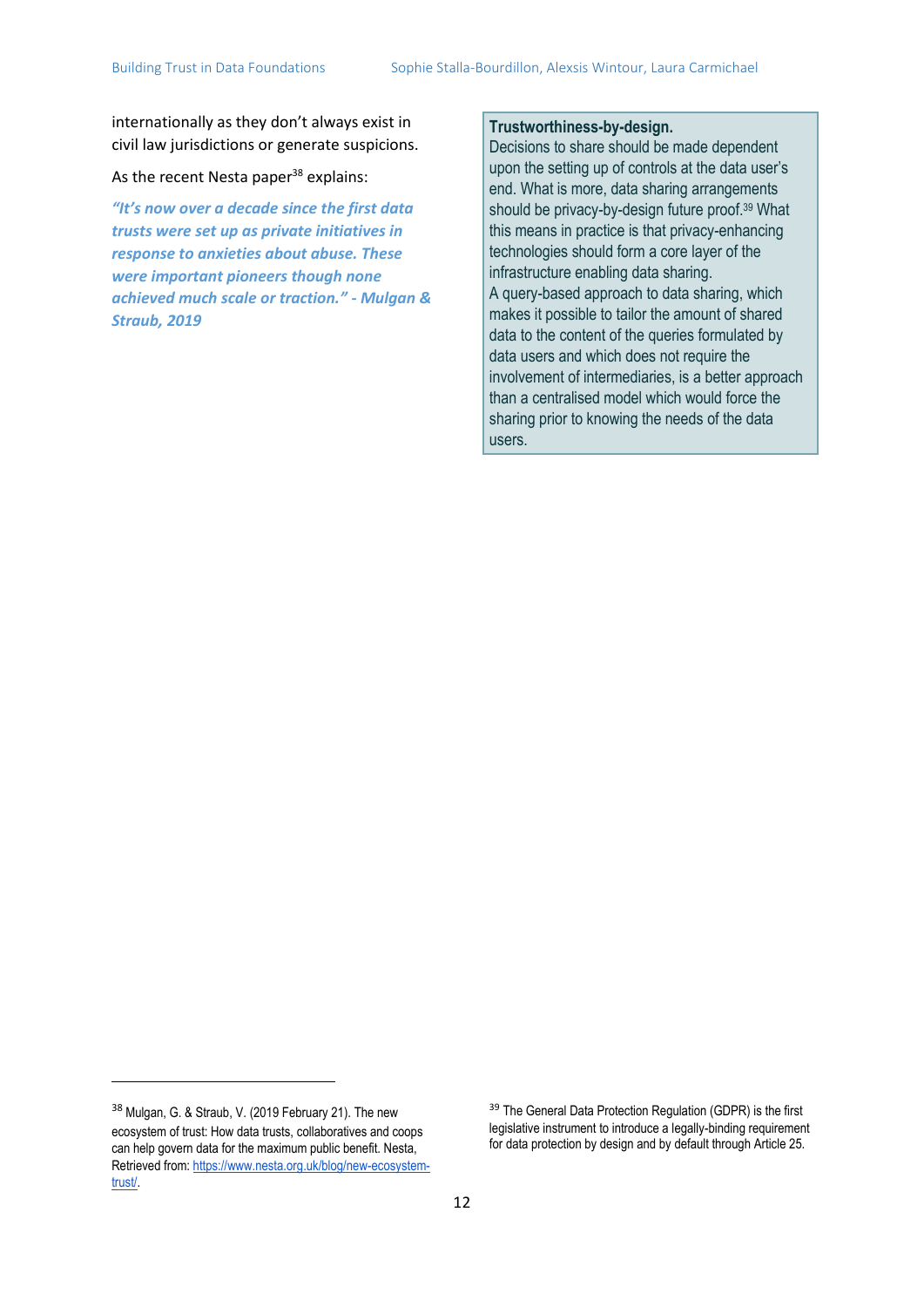# What is our solution and what could it look like?

We now outline what our solution could look like by:

- a) presenting our six fundamental components for any data governance model; and
- b) mapping these components onto the key requirements of foundations law in the Channel Islands.

# Six fundamental components for any data governance model

### (1) A comprehensive rulebook

A data governance model must have a comprehensive rulebook for the usage, sharing, and re-usage of personal and nonpersonal data, including a robust ethical framework, which should be made publicly available. This rulebook should:

- Go beyond privacy and data protection compliance and set forth both substantial and process-related safeguards for the whole lifecycle of the data to be shared and (re-)used, that considers the entire data spectrum.
- Clearly state the objectives of the data sharing and (re-)usage activities to be conducted by the participants, identify key roles and set workflows and safeguards for decision-making relating to data usage, sharing, and re-usage.
- Be made publicly available for obvious reasons of transparency and accountability.

#### **The data spectrum.**

It is important to note that there is no necessary connection between the type of data (or legal rights) at stake and the type of corporate structure underlying the data sharing solution. In fact what we observe is that rights to use or control personal data and rights to protect intellectual properties can overlap. In addition, what could be characterised as non-personal data in one party's hands can become personal data in another party's hands. Said otherwise non-personal data can also lead to privacy risks. A better solution is therefore to start with a data governance approach (rather than a purely legalistic approach) and build risk assessment and risk mitigation into the whole data lifecycle, as early as possible and maintain the effort over time.<sup>40</sup>

#### (2) An independent governance body

A data governance model must have a strong, independent governance body comprised of independent data stewards with interdisciplinary expertise. The data steward role should be at the core of any data governance model and oversee the decisionmaking body. This independent governance body should:

- Help to set up data-sharing arrangements and workflows between key actors.
- Inform decision-making related to data usage, sharing, and re-usage, and systematically monitor data sharing and data usage practices.
- Be involved in risk assessment and effective threat modelling. In high risk situations, independent data stewards should be given a whistle-blower role.
- Commission external roles where appropriate and the necessary authorisation is in place, such as external auditors, to complement their assessment.

<sup>&</sup>lt;sup>40</sup> While synthetic data is often presented as the holy grail, which would suddenly make restrictions upon data usage irrelevant, this belief is erroneous. Synthetic data should also

be located on the data spectrum, as synthetisation is still the result of a tradeoff between utility and privacy.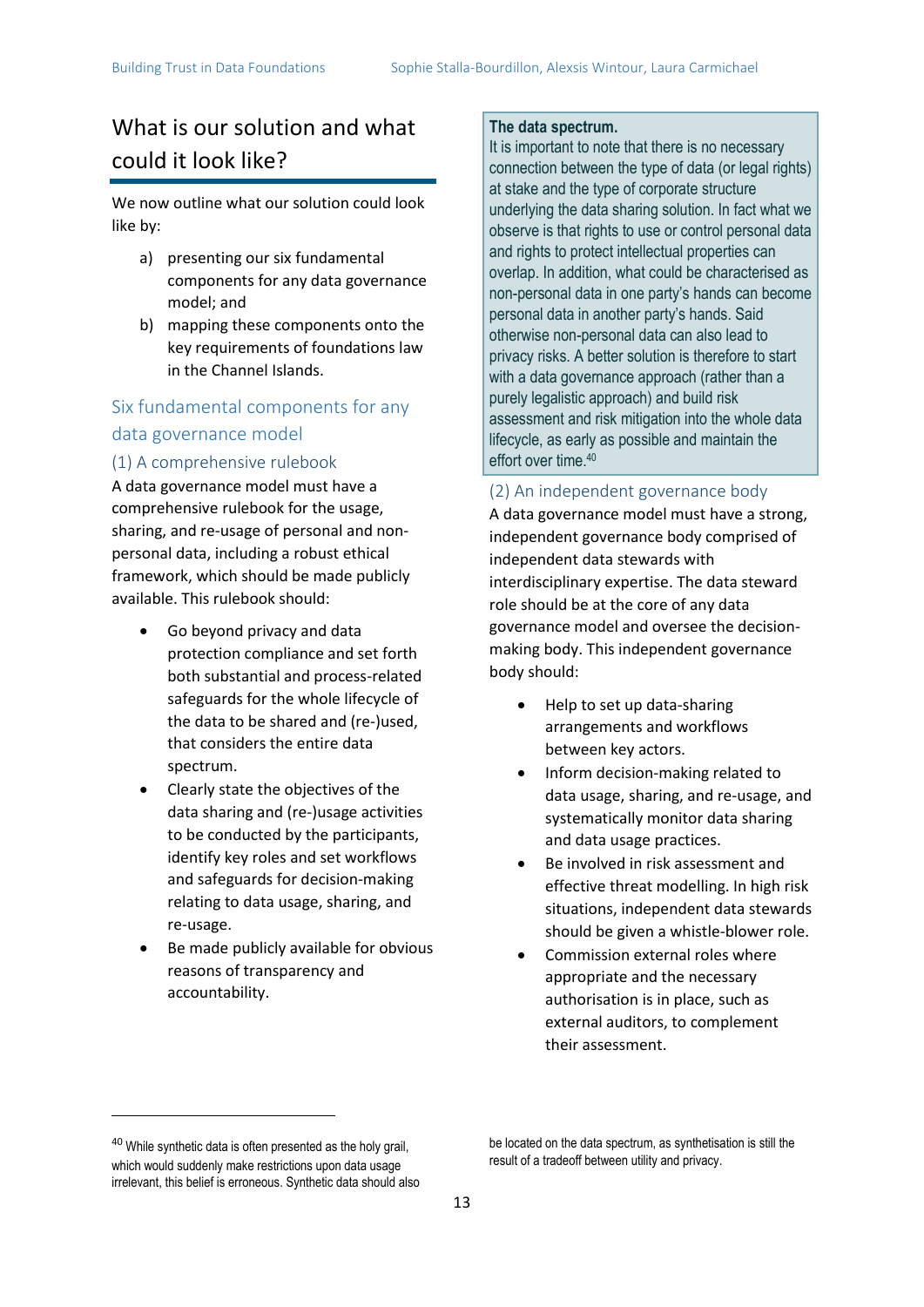#### **Technical infrastructure decisions.**

Note that the decision to set up a particular technical infrastructure between parties is an important one, as it will impact key requirements such as data minimisation, integrity and confidentiality, transparency and accountability.

(3) An inclusive decision-making body

A data governance model must have a decision-making body that engages participants (in particular data providers) and represents the interests of data subjects. This inclusive decision-making body should:

- Implement standardised processes that provide meaningful representation of data subjects' interests.
- Involve data providers in such processes so that they are kept in the loop and adapt their practices over time.

#### (4) A standardised process for flexible membership

A data governance model must have a standardised process to enable relative flexibility in its membership so that:

- The structure can smoothly grow overtime without exaggerated (legal) costs.
- The risks of harm arising through anticompetitive practices are mitigated, e.g. organisations are not excluded from joining a data governance model without reasonable justification.<sup>41</sup>

### (5) A trust-enhancing technical and organisational infrastructure

It is crucial to distinguish between the sharing of data, which should happen through a trustenhancing technical and organisational infrastructure, and the creation of the legal

structure (e.g. through contracts, or the incorporation of a new legal entity). The creation of the legal structure should not automatically lead to data sharing. Data flows should only be triggered once the particularities of each use case are known. Importantly, there is no fundamental opposition between what some have called *"the technological model"*<sup>42</sup> and the legal model for data sharing.

On the contrary, we suggest that the building of the data governance model, including the selection and refinement of the legal structure, should be informed by current data sharing technological capabilities.

A data governance model must therefore rely upon a trust-enhancing technical and organisational infrastructure, which should:

- Be able to reduce unnecessary data movements.
- Tailor the amount of data to specific and legitimate purposes and action the sharing once these purposes have been identified.
- Monitor queries.
- Ensure confidentiality through e.g. role-based and purpose-based access control, de-identification solutions including noise injection, multiplication of layers (through federated learning or the "studentteacher" approach), and/or secure multi-party computation depending upon use case.
- Ensure a high level of accountability through e.g. decentralised solutions such as distributed ledgers or more simply standardised access to data.
- Provide a level of data security that is adapted to both the sensitivity of the

<sup>41</sup> For further background information see: Vestager, M. (2016 September 29). Speech on Big Data and Competition: EDPS-BEUC Conference on Big Data, Brussels. European Commission, Retrieved from:

[https://ec.europa.eu/commission/commissioners/2014-](https://ec.europa.eu/commission/commissioners/2014-2019/vestager/announcements/big-data-and-competition_en) [2019/vestager/announcements/big-data-and-competition\\_en.](https://ec.europa.eu/commission/commissioners/2014-2019/vestager/announcements/big-data-and-competition_en)  <sup>42</sup> Reed, C., BPE Solicitors & Pinsent Masons. (2019). Data trusts: legal and governance considerations. (p. 19). Retrieved from[: http://theodi.org/article/data-trusts-legal-report/.](http://theodi.org/article/data-trusts-legal-report/)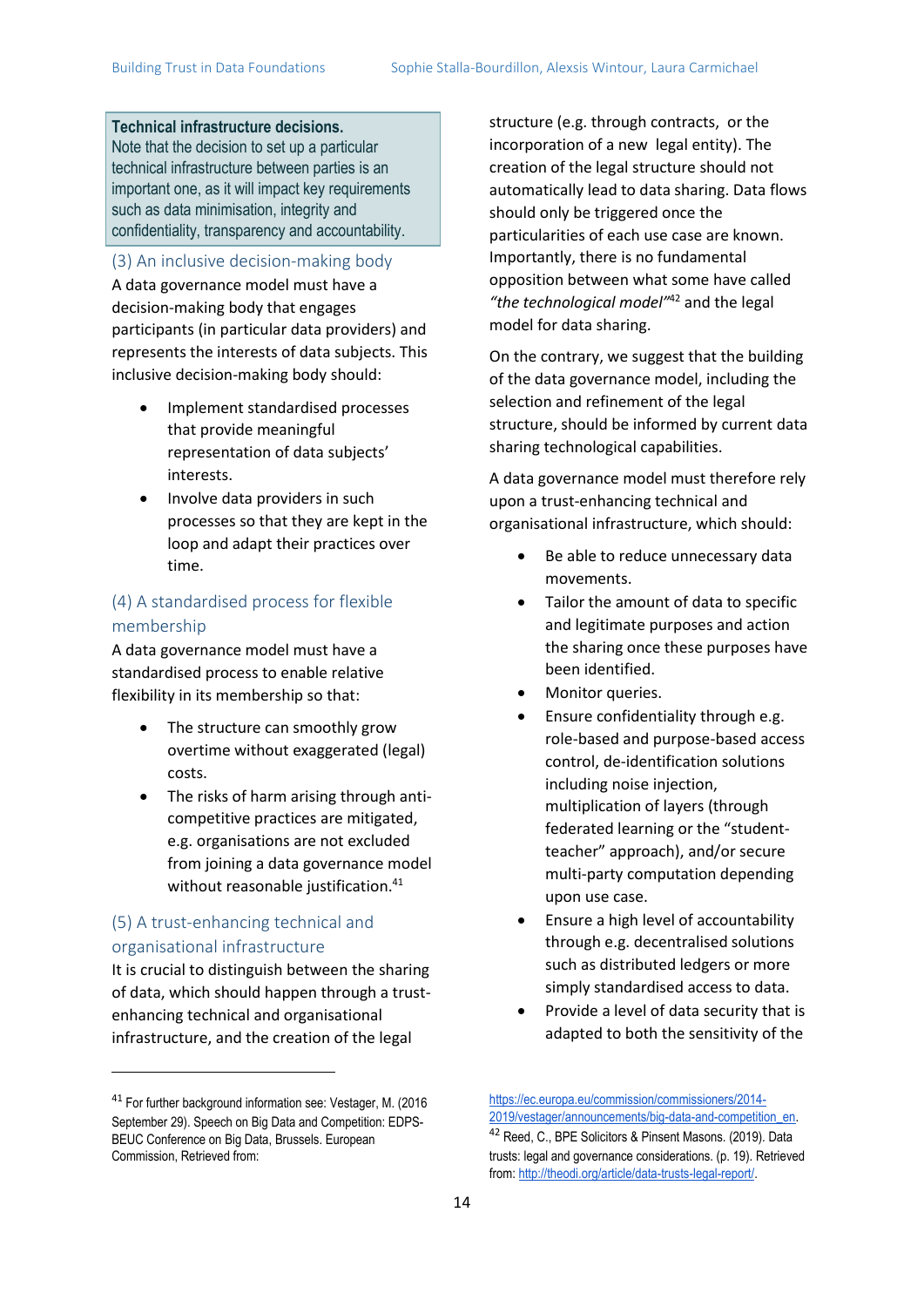data, and the purpose(s) for its usage, sharing, and re-usage.

#### **PETs.**

Note there are a variety of solutions capable of embedding privacy safeguards. For instance, the following list provides a few examples of privacyenhancing technologies (PETs): masking, generalisation and differential privacy, data virtualisation, distributed ledger technologies, secure multiparty computation, and federated learning. The strength of PETs varies however - a distinction therefore is sometimes drawn between hard and soft PETs. This is to capture the idea that not all PETs offer formal, mathematical guarantees. Soft PETs should thus be combined with other solutions to achieve a higher level of protection.

#### (6) A well-regulated legal structure

A data governance model must have a wellregulated legal structure, which should:

- Represent all stakeholders in decisionmaking processes, e.g. to give data providers – from start-ups to multinational companies – and data subjects rights and opportunities to voice their opinions regardless of their nature, size, or number.
- Provide effective authoritative oversight.
- Have a mature compliance and enforcement function.

#### Data foundations

In 2019, there are currently *"over 200 active foundations*" in Jersey<sup>43</sup> and 96 in Guernsey.<sup>44</sup> Foundations can be established for various reasons, from wealth management and philanthropy to commercial use.<sup>45</sup> We believe that foundations law also provides an existing legal framework on which responsible and sustainable data usage, sharing, and re-usage can be built. In other words, we believe Data Foundations have the potential to act as a springboard for data governance best practices and the diffusion of a repeatable framework. In the words of Hall & Pesenti:<sup>46</sup>

*"Standardised, repeatable terms for access to data would unlock value in many sectors, making possible many applications which are not economical today." – Hall & Pesenti, 2017*

**(Data) Foundations Law, The Channel Islands.** In 2009, the Bailiwick of Jersey adopted the Foundations (Jersey) Law 2009 ("F(J)L"), $47$  which introduced the foundation as a new legal entity distinct from corporations and trusts.<sup>48</sup> Later, the Bailiwick of Guernsey adopted the Foundations (Guernsey) Law, 2012 (" $F(G)$ L").<sup>49</sup> These laws were enacted because it was perceived that foundations

[http://www.mondaq.com/jersey/x/869220/wealth+management/](http://www.mondaq.com/jersey/x/869220/wealth+management/Jersey+Foundations+Reflections+On+Their+First+10+Years) [Jersey+Foundations+Reflections+On+Their+First+10+Years.](http://www.mondaq.com/jersey/x/869220/wealth+management/Jersey+Foundations+Reflections+On+Their+First+10+Years)

<sup>44</sup> See: Guernsey Registry. (2019). Quarterly Register Statistics: Foundations - Q3 2019. Retrieved from: [http://www.guernseyregistry.com/article/171438/Quarterly-](http://www.guernseyregistry.com/article/171438/Quarterly-Register-Statistics-2019)[Register-Statistics-2019.](http://www.guernseyregistry.com/article/171438/Quarterly-Register-Statistics-2019)

45 For more information also see: Edwards, S. et al. (2015). Jersey: Jersey foundations - current use. Trust & Trustees, 21(6), 667–673. DOI[: https://doi.org/10.1093/tandt/ttv058;](https://doi.org/10.1093/tandt/ttv058) and, Howard, Z. (2016). Jersey foundations: from flexibility to philanthropy. Trusts & Trustees, 22(6), 676–680.DOI[:](https://doi.org/10.1093/tandt/ttw051) [https://doi.org/10.1093/tandt/ttw051.](https://doi.org/10.1093/tandt/ttw051) Also for eight examples of use in practice see: Dobbyn, R. et al. (2018 October 2018). Jersey: The Uses Of Jersey Foundations. Mondaq, Retrieved from:

<sup>•</sup> Be able to manage and examine escalated complaints with recourse to the Courts if required.

<sup>43</sup> Aldridge, N. (2019 November 28). Jersey: Jersey Foundations - Reflections On Their First 10 Years. Mondaq, Retrieved from:

http://www.mondag.com/article.asp?article\_id=744752&type=m [ondaqai&r=4&t=5.](http://www.mondaq.com/article.asp?article_id=744752&type=mondaqai&r=4&t=5)

<sup>46</sup> Hall, W. & Pesenti, J. (2017 October 15). Growing the Artificial Intelligence Industry in the UK (Independent Review). Department for Digital, Culture, Media & Sport and Department for Business, Energy & Industrial Strategy, HM Government, (p.45,) Retrieved from:

[https://www.gov.uk/government/publications/growing-the](https://www.gov.uk/government/publications/growing-the-artificial-intelligence-industry-in-the-uk)[artificial-intelligence-industry-in-the-uk.](https://www.gov.uk/government/publications/growing-the-artificial-intelligence-industry-in-the-uk)

<sup>&</sup>lt;sup>47</sup> The Foundations (Jersey) Law 2009 ("F(J)L"). Retrieved from[: https://www.jerseylaw.je/laws/revised/PDFs/13.265.pdf.](https://www.jerseylaw.je/laws/revised/PDFs/13.265.pdf)

<sup>48</sup> Carey Olsen (6 January 2015). Jersey foundations. Retrieved from: [https://www.careyolsen.com/briefings/jersey-](https://www.careyolsen.com/briefings/jersey-foundations1)

[foundations1.](https://www.careyolsen.com/briefings/jersey-foundations1)

<sup>49</sup> The Foundations (Guernsey) Law, 2012 ("F(G)L"). Retrieved from:

[http://www.guernseylegalresources.gg/article/105209/Foundati](http://www.guernseylegalresources.gg/article/105209/Foundations-Guernsey-Law-2012) [ons-Guernsey-Law-2012.](http://www.guernseylegalresources.gg/article/105209/Foundations-Guernsey-Law-2012)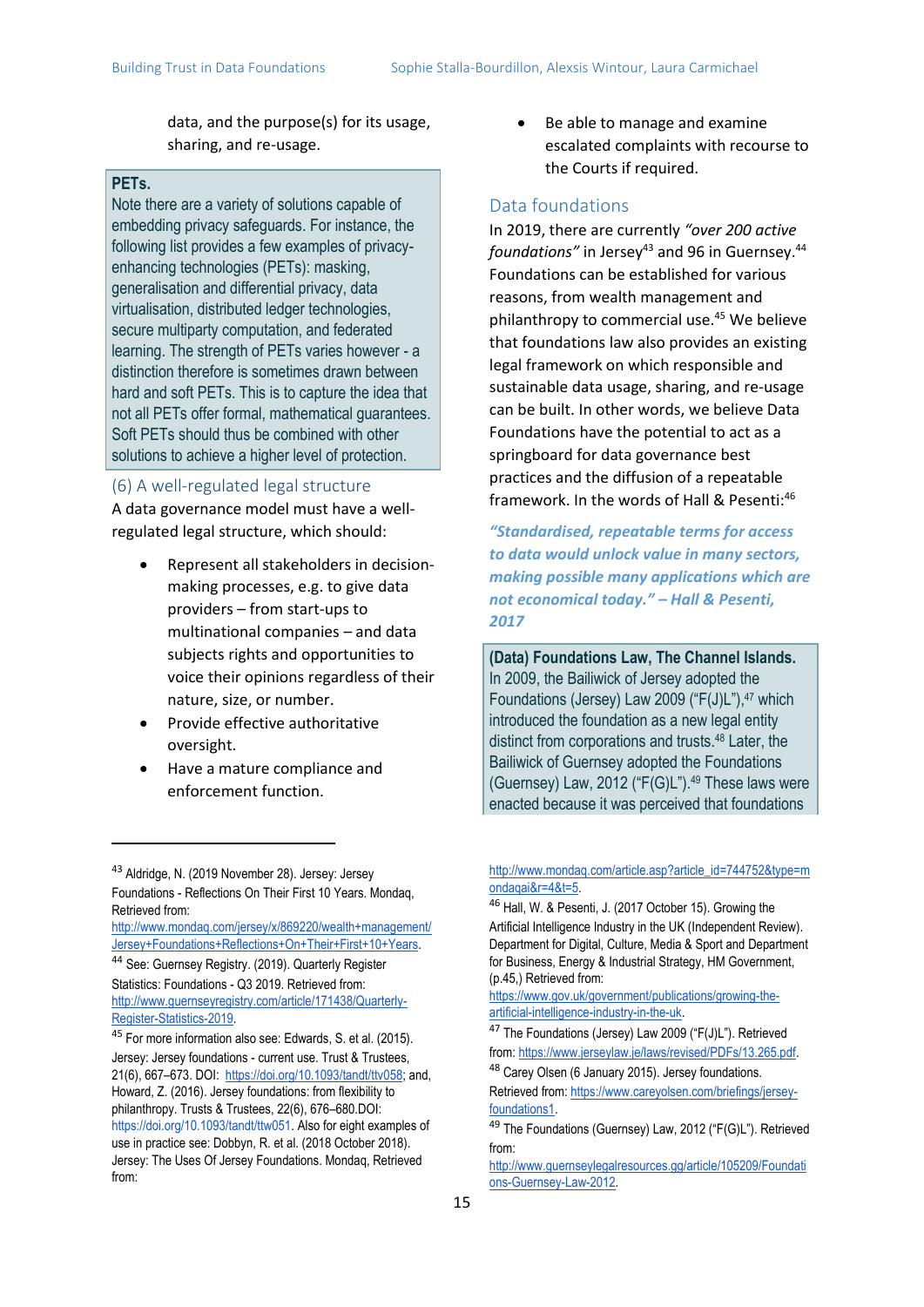would add flexibility to the Channel Islands' financial service offering, and would be particularly attractive to those based in civil law jurisdictions.<sup>50</sup> Both Islands are politically stable and have strong, mature, and active financial services regulators who are responsible for the regulation, supervision and development of the industry in the Islands. Each Island also has a registrar, and they share an ombudsman whose primary role is to resolve complaints about the industry. Furthermore, codes of practice for foundation service providers are explicitly defined.<sup>51</sup>

## Key Requirements in Brief

#### *(a) Registration*

- **Foundations are required to fulfil certain obligations prior to forming.** A process which is overseen by the registrar.<sup>52</sup>
- **The registrar acts as a gatekeeper in that they can refuse to register a foundation if specific criteria are not met.** The registration may be refused if there is no satisfaction that the proposed objects are lawful, or its name is considered to be misleading or otherwise undesirable.<sup>53</sup>
- **Each approved foundation is entered on to the register that is available for public inspection,**<sup>54</sup> **and receives a registration number.**<sup>55</sup>

#### **Grounds for refusal.**

As the registrar is able to refuse registration on certain grounds, this proactive mechanism would help to prevent the legitimisation of rogue datasharing structures.

#### *(b) A charter*

- **Foundations must have a charter.**<sup>56</sup> For a Jersey foundation, a copy of the proposed charter must be provided to the registrar as part of a potential foundation's application for incorporation.<sup>57</sup> For a Guernsey foundation, a copy of the charter is filed with the registrar.<sup>58</sup>
- **The charter must contain mandatory information.** For a Jersey foundation, the charter must specify its name, objects, endowment (as applicable), winding up, and term.<sup>59</sup> For a Guernsey foundation, the charter must specify its name, purpose, initial capital, duration (as applicable if an event occurs which may terminate the foundation), and a declaration that the founder wishes the councillors to comply with the charter.<sup>60</sup>
- **The charter may provide other information.** For a Jersey foundation, the charter may also provide the names and its first council members, <sup>61</sup> plus any other matters such as process for charter amendment, and provisions which must or may be

<sup>50</sup> For more information see Carey Olsen (6 January 2015). Jersey foundations. Retrieved from:

[https://www.careyolsen.com/briefings/jersey-foundations1.](https://www.careyolsen.com/briefings/jersey-foundations1)

<sup>51</sup> Guernsey Financial Services Commission. (2013 September 2). Code of Practice: Foundation Service Providers. Retrieved from:

[https://www.gfsc.gg/sites/default/files/Code%20of%20Practice](https://www.gfsc.gg/sites/default/files/Code%20of%20Practice%20-%20Foundation%20Service%20Providers_0.pdf) [%20-%20Foundation%20Service%20Providers\\_0.pdf;](https://www.gfsc.gg/sites/default/files/Code%20of%20Practice%20-%20Foundation%20Service%20Providers_0.pdf) and,

Jersey Financial Services Commission. (2019 June 1). Code of Practice for Trust Company Business:. Retrieved from: [https://www.jerseyfsc.org/media/2640/20190322-tcb-code.pdf.](https://www.jerseyfsc.org/media/2640/20190322-tcb-code.pdf)

<sup>52</sup> Articles 2 and 39-42, F(J)L; Schedule 1, paragraphs 1-10, F(G)L.

<sup>53</sup> Article 27(1), F(J)L.

<sup>54</sup> Article 40, F(J)L; Schedule 1, paragraph 4, F(G)L.

<sup>&</sup>lt;sup>55</sup> Article 42,  $F(J)L$ ; Schedule 1, paragraph  $7(4)(b)$  of  $F(G)L$ .

<sup>56</sup> Article 3, F(J)L; As part of its constitution - Section 1(b), F(G)L.

<sup>57</sup> Article 2(3)(a), F(J)L.

<sup>58</sup> See: Schedule 1, paragraph 4, F(G)L; and, Ogier. (2013 January 9). Guernsey Foundations. Retrieved from:

<https://www.ogier.com/publications/guernsey-foundations>*.* <sup>59</sup> Articles 3-10, F(J)L.

 $60$  Section 4(1), F(G)L.

<sup>61</sup> Article 6, F(J)L.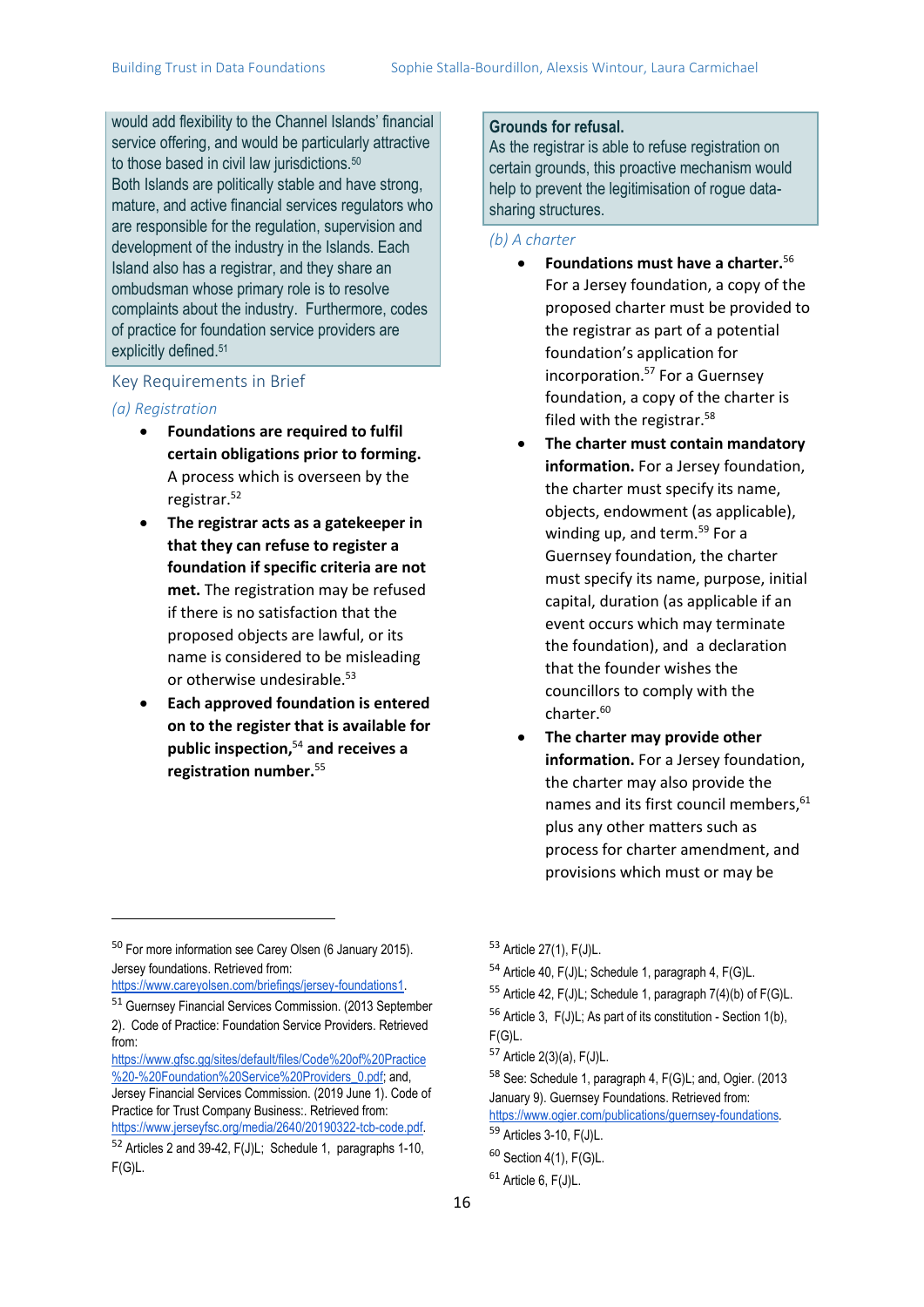included in the regulations.<sup>62</sup> For a Guernsey foundation, the charter may also provide matters otherwise required or permitted in the rules, or as the founder deems fit.<sup>63</sup>

- **For a Jersey foundation, the charter is publicly available.** A charter must be included on the register kept by the registrar, which is made available for public inspection.<sup>64</sup> This openness increases transparency especially for those foundations who wish to operate with clear accountability towards the public.
- **For a Guernsey foundation, Part A of the Register is part of public records of the Island of Guernsey.**<sup>65</sup> Part A of the Register comprises the name and registration number of the foundation, the name and addresses of the councillors and the guardian (if applicable), and details of the registered office.<sup>66</sup>
- **Charters can be amended (subject to specific conditions).** Where a Jersey foundation wishes to amend its charter, it must notify the registrar.<sup>67</sup> Any amendment must be in accordance with its charter or regulations, or an order by the Royal Court.<sup>68</sup> Where a Guernsey foundation wishes to amend its charter, any amendment must be in accordance with its charter, an order by the Royal Court or permitted by

the registrar.<sup>69</sup> Also note that, under certain conditions, the purpose of a Guernsey foundation can be amended.<sup>70</sup>

#### **Agreement on operational matters prior to any data being shared.**

Given the charter requires certain information (e.g. objects, term, and winding up), the purpose of the data sharing can be determined prior to registration. Furthermore, there would be agreement on a number of operational matters prior to any data being provided to a Data Foundation – including data standards, structures, infrastructure, and the basis on which a Data Foundation will cease, prior to any data sharing taking place.

#### **Commitment to initial data governance promises.**

The charter amendment procedures would allow for clarity and could be used to avoid initial data governance promises being broken later on.

#### *(c) A guardian*

• **For a Jersey foundation, it is**  mandatory to have a guardian.<sup>71</sup> The principal purpose for the role of guardian is to oversee the functions of the council, $72$  such as supervising the achievement of the objects by calling the council of members to account.<sup>73</sup> Guardians can be given further discretionary powers to *"approve or disapprove any specified actions of its council."*<sup>74</sup> The role of guardian can be assumed by an independent person, founder, qualified person, or corporate entity.<sup>75</sup> A person cannot

<sup>62</sup> Article 10, F(J)L.

 $63$  Section 4(2), F(G)L.

<sup>64</sup> Article 40, F(J)L.

<sup>65</sup> Schedule 1, paragraph 4(3), F(G)L.

 $66$  Schedule 1, paragraph 4(2)(a), F(G)L; for more information also see: Ogier. (2013 January 9). Guernsey Foundations. Retrieved from: [https://www.ogier.com/publications/guernsey](https://www.ogier.com/publications/guernsey-foundations)[foundations,](https://www.ogier.com/publications/guernsey-foundations) which states: *"However, importantly, the information provided to the Registrar is not all publicly available, as, whilst the charter and declarations must be filed, they will not be publicly available (save for in certain situations, such as criminal investigations)."* 

<sup>67</sup> Article 38, F(J)L.

<sup>68</sup> Article 38(5), F(J)L.

 $69$  Section 4(3), F(G)L.

<sup>70</sup> Section 8, F(G)L.

<sup>71</sup> Article 13, F(J)L.

<sup>72</sup> For instance, Article 14(4), F(J)L states: *"The guardian of a foundation must take such steps as are reasonable in all the circumstances to ensure that the council of the foundation carries out its functions."*  <sup>73</sup> Article 14(5), F(J)L.

 $74$  Article 14(6), F(J)L.

<sup>75</sup> Article 14, F(J)L; Ogier. (2017 January 16). Jersey and Guernsey Foundations: What they are and how they are used.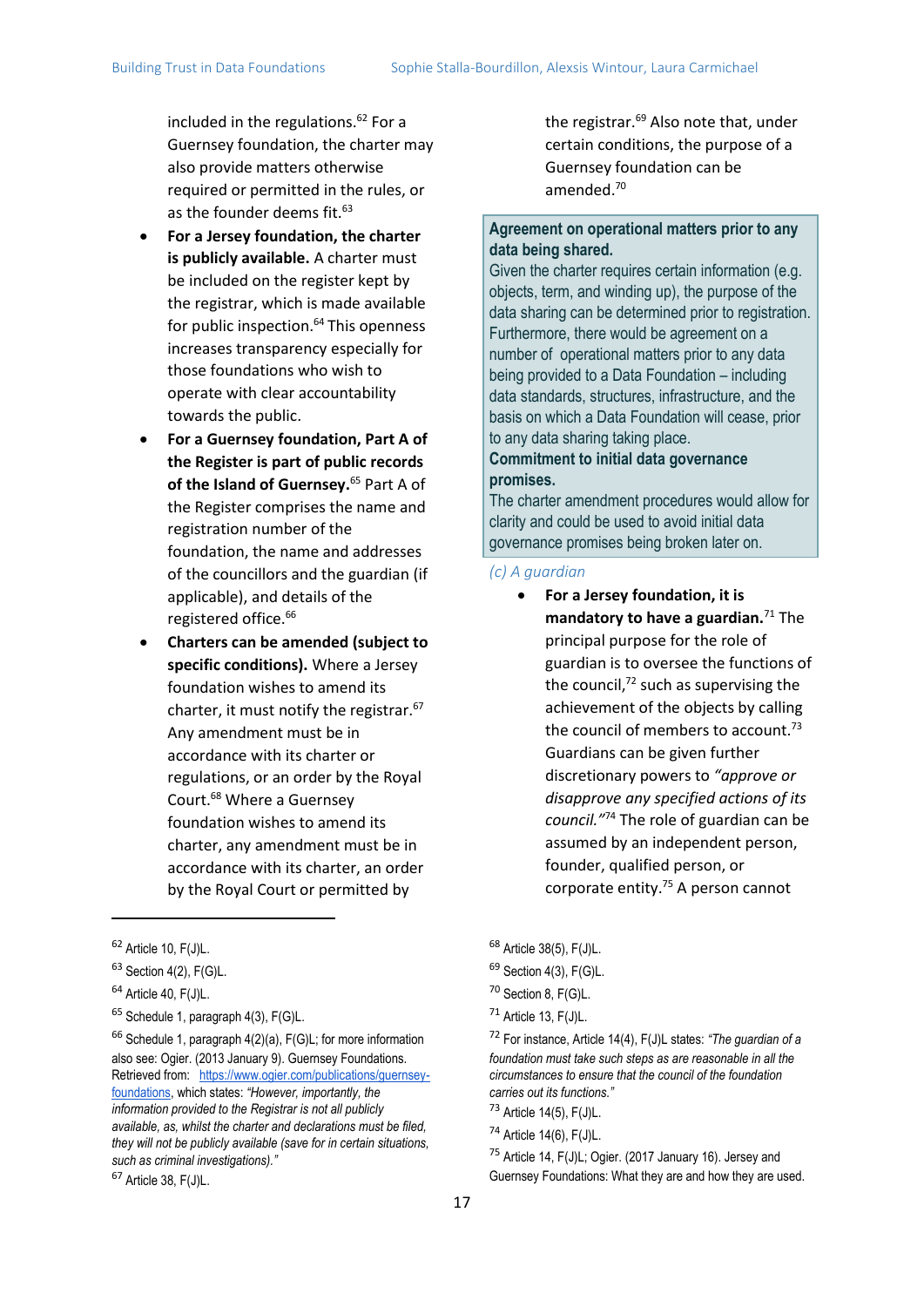assume the role of guardian as well as council member for a foundation, unless they are a founder or qualified member.<sup>76</sup>

• **For a Guernsey foundation, it is obligatory for a foundation to have a Guardian where there is a purpose in respect of which there are no beneficiaries, there are disenfranchised beneficiaries, or where the charter requires this role**. <sup>77</sup> Section 19(2), F(G)L states: *"The guardian has a duty to the founder and the beneficiaries to act in good faith and en bon père de famille – (a) to enforce the Constitution and the purpose, and (b) in the exercise of his functions."* The role of guardian can be assumed by an independent person, founder or body corporate.<sup>78</sup> A person cannot assume the role of guardian as well as councillor for a foundation.<sup>79</sup>

### *The role of the guardian is a unique requirement in the Channel Islands, and is peculiar to these types of structures.*

#### **An independent data steward.**

The role of the guardian is a unique requirement in the Channel Islands, and is peculiar to these types of structures. Interpreted in a data governance model this role forms a critical element in providing the independent data steward.<sup>80</sup>

#### **Preference for limited liability.**

It is likely that the role of guardian within a Data Foundation would require an interdisciplinary skill set - combining technology, data protection, and other legal knowledge. Given this skill set is unlikely

<sup>80</sup> For further information on the role of the guardian see: Carey Olsen. (2015 January 6). Jersey foundations. Retrieved to be found in one person alone, a limited liability option would be preferable in order to give experts an incentive to take on the role.

#### *(d) Regulations or rules*

- **For a Jersey foundation, it is mandatory to have regulations.**<sup>81</sup> These regulations must "establish a council" and set out its decisionmaking processes and "functions", as well as the *"appointment, retirement, removal and remuneration"* of its members ("if any"). $82$  The regulations must also specify the appointment, retirement, removal and functions of the guardian.<sup>83</sup>
- **For a Guernsey foundation, it is mandatory to have rules.**<sup>84</sup> These rules must: *"prescribe the functions of the Council"*, *"detail the procedures for the appointment, resignation and removal of councillors and any guardian"* and *"if the councillors or guardian are to be remunerated."*<sup>85</sup> The rules may also include other information, such as *"any person's powers in relation to the foundation"*. 86

#### **Need for code of conduct.**

Given that regulations and rules are not necessarily available for public inspection, a specific code of conduct for Data Foundations would provide a means to inform the council and guardian of good practice for data governance. In particular, the ethical behaviours and standards driving actions which would be expected by a Data Foundation. This code would set out the core principles, practices and responsibilities that guide all conduct

from[: https://www.careyolsen.com/briefings/jersey](https://www.careyolsen.com/briefings/jersey-foundations1)[foundations1](https://www.careyolsen.com/briefings/jersey-foundations1).

- <sup>82</sup> Article 12, F(J)L.
- <sup>83</sup> Articles 13(2)(b) and 14, F(J)L.
- $84$  As part of its constitution Section 3(1)(b), F(G)L.
- <sup>85</sup> Section 5(1), F(G)L.
- <sup>86</sup> For more information see: Section 5(2), F(G)L.

Retrieved from: [https://www.ogier.com/publications/jersey-and](https://www.ogier.com/publications/jersey-and-guernsey-foundations-what-they-are-and-how-they-are-used)[guernsey-foundations-what-they-are-and-how-they-are-used.](https://www.ogier.com/publications/jersey-and-guernsey-foundations-what-they-are-and-how-they-are-used) <sup>76</sup> Article 14(3), F(J)L.

<sup>77</sup> Section 10(1), F(G)L.

<sup>78</sup> Section 10(3), F(G)L.

<sup>79</sup> Article Section 10(6), F(G)L that states: *"The appointment of a person as guardian has no effect if the person is a Councillor of the foundation."*

<sup>81</sup> Article 11, F(J)L.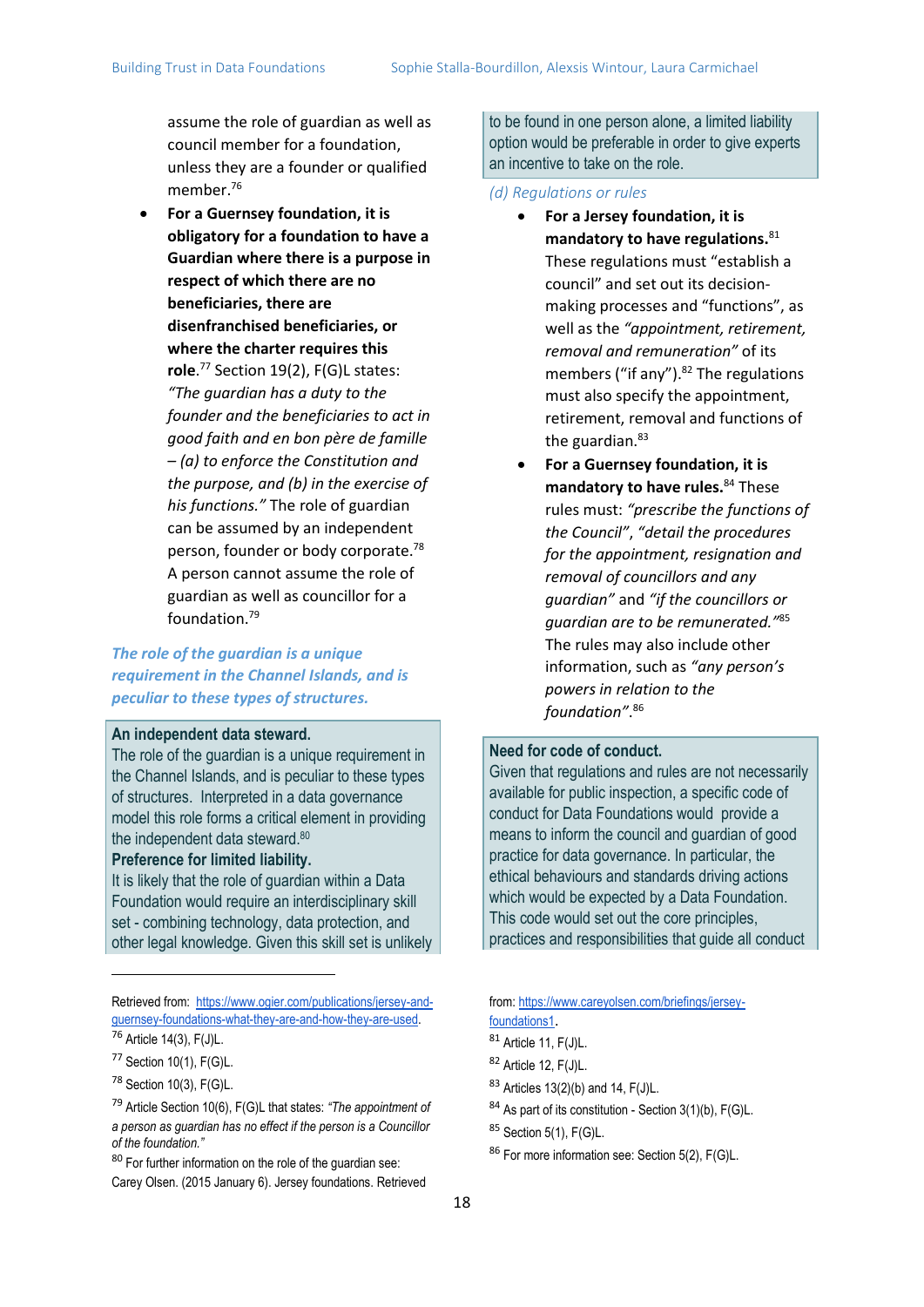undertaken as part of a Data Foundation. It would further specify the functions of the council, and the extent to which these are to be exercised in conjunction with other third parties – e.g. expert monitors who may be required to check adherence. The adoption of the code of conduct would help to prevent flimsy governance models that harm not only Data Foundations, but the societies and economies in which they operate.

#### *(e) Council*

- **Foundations must have a council.**<sup>87</sup> For a Jersey foundation, the council is required to "administer" its assets and "carry out its objects"<sup>88</sup> with one or more members.<sup>89</sup> The member(s) of the council must act in accordance with the charter and regulations, as well as "honestly", "in good faith" and with reasonable "care, diligence and skill".<sup>90</sup> For a Guernsey foundation, the council is required to ensure "accurate accounting records"<sup>91</sup> and must comply with "Foundation Officials"<sup>92</sup> with two or more councillors (unless its constitution specifies a single councillor).<sup>93</sup>
- **There must be procedures in place for the appointment, resignation or removal of council members or councillors.** 94

93 Section 9(2), F(G)L; see Carey Olsen. (2017 March 23). Guernsey foundations. Retrieved from:

[https://www.careyolsen.com/briefings/foundations-in-guernsey.](https://www.careyolsen.com/briefings/foundations-in-guernsey) 94 See: Article 12(1)(b), F(J)L; and Sections 15 and 17, F(G)L.

 $95$  E.g. as might be seen in a trust structure, because the foundation owns its assets – see: Carey Olsen. (2019 March 29). Trusts vs. Foundations: What are the deciding factors? Retrieved from[: https://www.careyolsen.com/articles/trusts-vs](https://www.careyolsen.com/articles/trusts-vs-foundations-what-are-deciding-factors)[foundations-what-are-deciding-factors.](https://www.careyolsen.com/articles/trusts-vs-foundations-what-are-deciding-factors)

#### **Data providers and data users as part of the council.**

Given a foundation does not segregate between legal and beneficial ownership,<sup>95</sup> data providers and data users may sit as council members or councillors. In fact, it could be that both roles are vested in one member or councillor. Whilst collectively responsible, data providers would remain connected to decision-making regarding the rights to the data they make available to the Data Foundation.

#### **Flexible membership.**

Furthermore, as Data Foundations may need to change the members of its council, (e.g. as new data providers wish to join), this flexibility is an important part of the governance process, and can be codified during the initial formation of the Data Foundation.

#### *(f) Endowment*

- **For a Jersey foundation, the foundation exists from the moment it is registered whether or not it has**  any endowment at the time.<sup>96</sup> If it starts with an initial endowment then this must be specified in the charter,  $97$ as well as any further endowments.<sup>98</sup>
	- **For a Guernsey foundation, the creation of a foundation involves an initial endowment**. <sup>99</sup> Further endowments to the foundation can be made where permitted by its constitution<sup>100</sup> However, note that Carey Olsen<sup>101</sup> highlight that *"there is*

 $87$  Section 9(1), F(G)L.

<sup>88</sup> Article 20, F(J)L.

<sup>89</sup> Article 21(1), F(J)L.

<sup>90</sup> Article 22, F(J)L.

<sup>&</sup>lt;sup>91</sup> Section 4(b), F(G)L.

<sup>92</sup> Section 4(c), F(G)L.

<sup>96</sup> I.e. Article 7(1), F(J)L states: *"A foundation need not have an initial endowment."* 

 $97$  Article 7(2), F(J)L.

<sup>98</sup> Article 7(3), F(J)L states: *"If, after the incorporation of a foundation, the foundation may be further endowed, this must be stated in its charter."* Also, see Article 19, F(J)L on further endowment of a foundation.

 $99$  Section 1(a), F(G)L. Also note that the term endowment is defined by Section 52(2)(k), F(G)L as *"the dedicating of property to a foundation"*.

<sup>100</sup> Section 2(3), F(G)L.

<sup>101</sup> Carey Olsen. (2017 March 23). Guernsey foundations. Retrieved from:

[https://www.careyolsen.com/briefings/foundations-in-guernsey.](https://www.careyolsen.com/briefings/foundations-in-guernsey)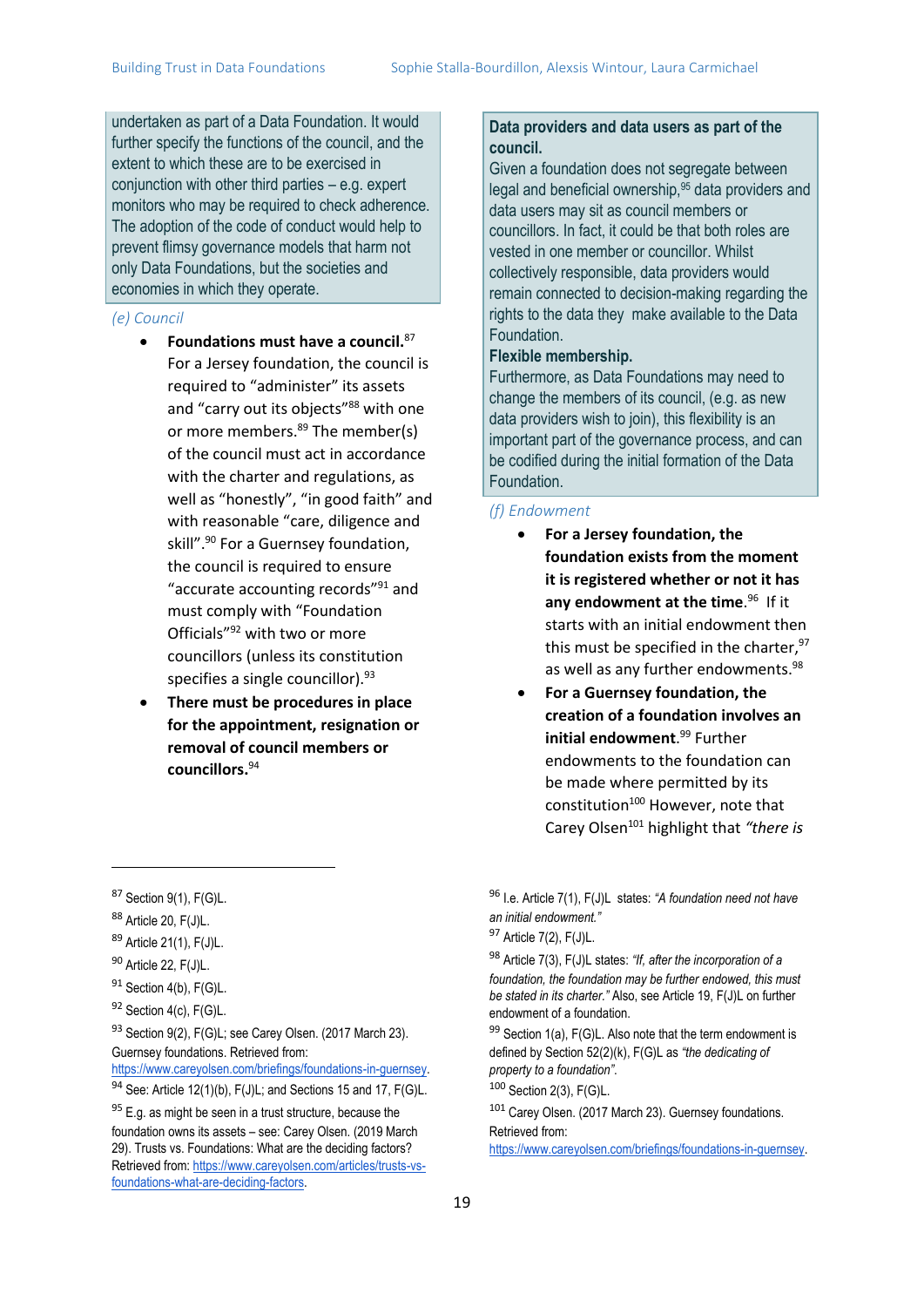*no minimum"* level set for this initial endowment.

**Data would not have to be provided all at once.** In our opinion, these endowment requirements would offer flexibility for Data Foundations in that: all data to be used, shared and re-used across the lifecycle of a Data Foundation would not have to be provided all at once. Especially, as in some cases, not all data would be collected or generated at the point of initial creation for a Data Foundation – e.g. real-time data and data as part of on-going longitudinal studies. This also supports flexible membership – e.g. new data providers who join a Data Foundation later on in its lifecycle to share further datasets.

#### *(g) Purpose and beneficiaries*

- **A foundation can be established for any purpose: charitable, noncharitable, or a mixture of both.**<sup>102</sup> Note that a Jersey and Guernsey foundation cannot carry out any commercial activities except those necessary for and/or incidental to its purpose.<sup>103</sup> This restriction should be seen as a useful safeguard to ensure the foundation actually pursues its purposes and its purposes only, even if income is generated on the way for sustainability reasons.
- **A foundation is not required to have beneficiaries.**<sup>104</sup> Note that where a Guernsey foundation does have

beneficiaries, these are placed into two categories: (1) enfranchised beneficiaries, $105$  and (2) disenfranchised beneficiaries.<sup>106</sup>

#### **Data subjects as possible beneficiaries.**

It is feasible that beneficiaries could be data subjects and/or one or more groups from the wider community. While beneficiaries have more limited rights in a foundation than in a trust,  $107$  this issue is not necessarily a concern as long as other mechanisms can be utilised to provide meaningful involvement for data subjects and other interested groups. Furthermore, given the likelihood a Data Foundation would involve the processing of personal data, data subjects must be empowered to exercise their rights under data protection law. **Meaningful involvement in practice.**

Where the purpose of the Data Foundation would necessitate strong engagement with individuals and/or interested groups, a representative body may be asked to appoint a member to the council. This council member would be able to actively consult on and guide decision-making through the entire lifecycle of the Data Foundation - the regulations would set out how this would work in practice.

# Mapping the six fundamental components to foundation law

We now show how these key legal requirements (established by foundations law in the Channel Islands) relate to the six fundamental components necessary for any

<sup>102</sup> See: Article 5(2)(b), F(J)L; and Section 7, F(G)L.

 $103$  See: Article 30(3)(b), F(J)L; and Section 7, F(G)L.

 $104$  A beneficiary is defined by Article 1(1), F(J)L as: *""beneficiary", in respect of a foundation that has the provision of a benefit to a person or to a class of persons as its objects or as one of its objects, means a person who is or is a member of a class of persons that – [/] (a) is specified in the charter of the foundation; or [/] (b) has been determined in accordance with the charter or regulations of the foundation, [/] for the purpose of those objects or that object."* E.g. Section 10(a), F(G)L. Note that where a Jersey foundation does have beneficiaries, they have a number of "relatively limited rights". Bedell Cristin. (2019 May 17). Jersey Foundations. Retrieved from:

[https://www.bedellcristin.com/insights/briefings/jersey](https://www.bedellcristin.com/insights/briefings/jersey-foundations/)[foundations/;](https://www.bedellcristin.com/insights/briefings/jersey-foundations/) also see Article 25, F(J)L.

<sup>105</sup> See: Section 32, F(G)L.

<sup>106</sup> Note Section 33, F(G)L states:*"[s]ubject to the terms of the Constitution, a disenfranchised beneficiary is not entitled to any information about the foundation."* The use of these, as well as Article 26, F(J)L ("Foundations not obliged to provide information"), would need careful thought in the overall governance of a Data Foundation, and would also be dependent on its purpose and data. For instance, mandatory transparency requirements could form part of the charter and/or regulations/rules of the Data Foundation.

<sup>&</sup>lt;sup>107</sup> For further information see: Carey Olsen. (2019 March 29). Trusts vs. Foundations: What are the deciding factors? Retrieved from: [https://www.careyolsen.com/articles/trusts-vs](https://www.careyolsen.com/articles/trusts-vs-foundations-what-are-deciding-factors)[foundations-what-are-deciding-factors](https://www.careyolsen.com/articles/trusts-vs-foundations-what-are-deciding-factors) and Powell, M. (2014 February 1). What's the difference between a foundation and a trust? Hawksford, Retrieved from:

[https://www.hawksford.com/knowledge-hub/2014/foundations](https://www.hawksford.com/knowledge-hub/2014/foundations-vs-trusts)[vs-trusts.](https://www.hawksford.com/knowledge-hub/2014/foundations-vs-trusts)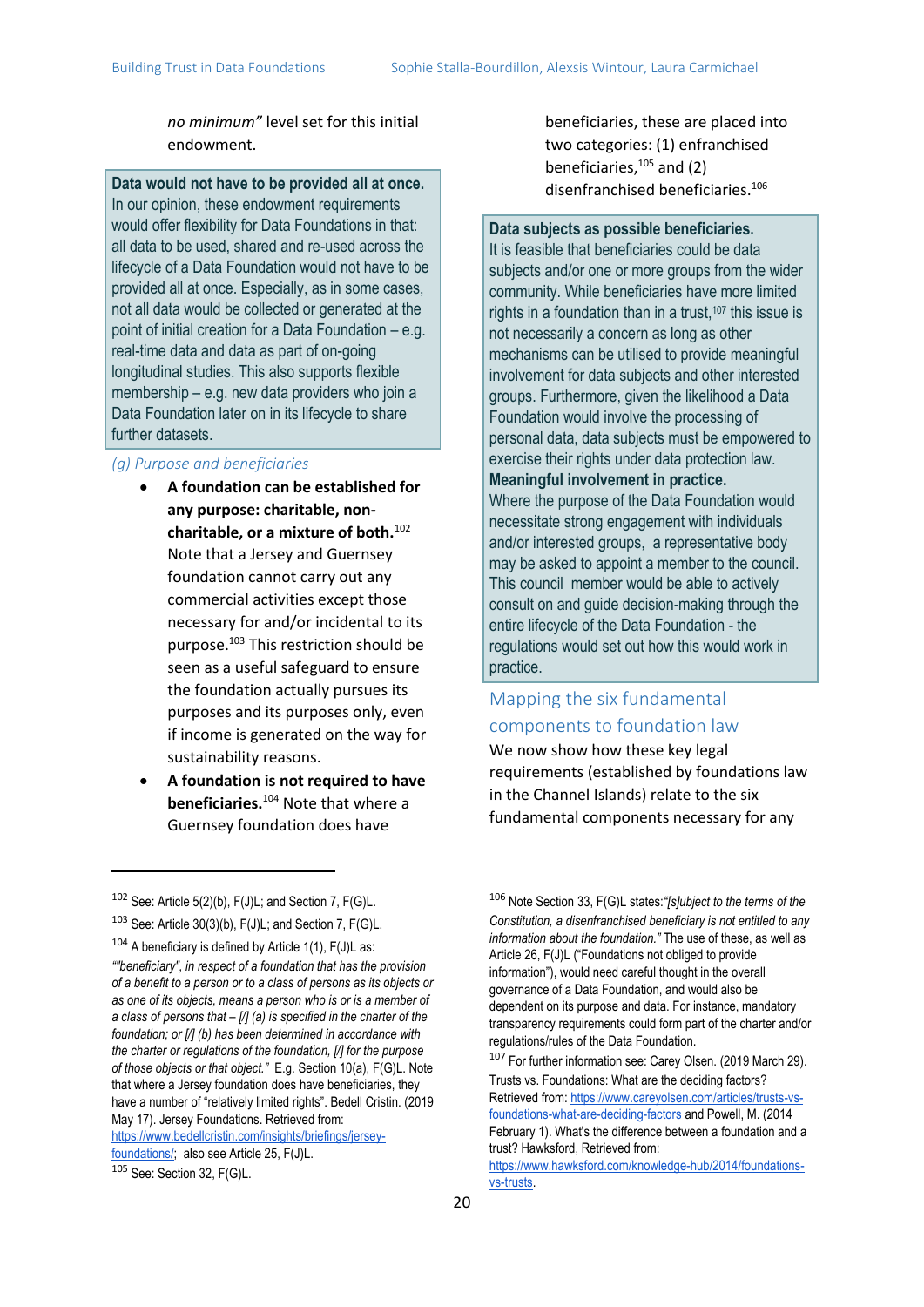data governance model via the following table:

| Mapping the six fundamental components of data<br>governance models to key, existing foundations law<br>requirements                                                                                                                                                                               |                                                                                                                                                                                                                                                                                                                                                                                                         |  |
|----------------------------------------------------------------------------------------------------------------------------------------------------------------------------------------------------------------------------------------------------------------------------------------------------|---------------------------------------------------------------------------------------------------------------------------------------------------------------------------------------------------------------------------------------------------------------------------------------------------------------------------------------------------------------------------------------------------------|--|
| Six fundamental<br>components                                                                                                                                                                                                                                                                      | <b>Related provisions of Channel</b><br><b>Islands foundations legislation</b>                                                                                                                                                                                                                                                                                                                          |  |
| 1. A<br>comprehensive<br>rulebook for the<br>usage, sharing,<br>and re-usage of<br>personal and non-<br>personal data,<br>which identifies<br>objectives, roles<br>and workflows.<br>This rulebook must<br>also encompass a<br>robust ethical<br>framework - and<br>be made publicly<br>available. | A foundation must have a<br>charter, which must contain<br>certain mandatory information<br>(e.g. name, purpose or objects)<br>and other discretionary<br>information. For a Jersey<br>foundation, the charter is available<br>for public inspection. <sup>108</sup> A<br>foundation must also have a set<br>of comprehensive regulations<br>or rules, e.g. to set out the<br>functions of the council. |  |
| 2. A strong,<br>independent<br>governance body<br>comprised of<br>independent data<br>stewards with<br>interdisciplinary<br>expertise.                                                                                                                                                             | A foundation must have a council.<br>Furthermore, the role of<br>guardian is mandatory for all<br><b>Jersey foundations, and</b><br>obligatory for some Guernsey<br>foundations. <sup>109</sup> The guardian is<br>responsible for ensuring that the<br>council carries out its functions<br>properly.                                                                                                  |  |
| 3. An inclusive<br>decision-making<br>body that engages<br>participants (in<br>particular data<br>providers) and<br>represents the<br>interests of data<br>subjects.                                                                                                                               | The council is responsible for<br>administering the foundation's<br>assets and carrying out its<br>objects/purpose. For instance,<br>council membership as part of a<br>Data Foundation could be open to<br>a variety of stakeholders,<br>including representatives of data<br>subjects. In addition, while a<br>foundation does not need to<br>have beneficiaries, its purpose                         |  |

| Mapping the six fundamental components of data<br>governance models to key, existing foundations law<br>requirements                                                                          |                                                                                                                                                                                                                                                                                                                    |
|-----------------------------------------------------------------------------------------------------------------------------------------------------------------------------------------------|--------------------------------------------------------------------------------------------------------------------------------------------------------------------------------------------------------------------------------------------------------------------------------------------------------------------|
| Six fundamental<br>components                                                                                                                                                                 | <b>Related provisions of Channel</b><br><b>Islands foundations legislation</b>                                                                                                                                                                                                                                     |
|                                                                                                                                                                                               | can be to benefit a class of<br>persons, e.g. data subjects.                                                                                                                                                                                                                                                       |
| 4. A standardised<br>process to enable<br>flexible<br>membership.                                                                                                                             | The charter can be amended<br>subject to legislative<br>requirements. A Data Foundation<br>therefore could amend its charter<br>to include additional members.                                                                                                                                                     |
| 5. A trust-<br>enhancing<br>technical and<br>organisational<br>infrastructure.                                                                                                                | A Jersey foundation does not<br>need to have an initial<br>endowment to be incorporated. A<br>Data Foundation therefore could<br>operate without requiring the<br>physical transfer of data to its<br>system. For a Guernsey<br>foundation, there is no<br>minimum level prescribed for<br>this initial endowment. |
| 6. A well-<br>regulated legal<br>structure with<br>effective<br>authoritative<br>oversight and a<br>mature compliance<br>and enforcement<br>function coupled<br>with complaint<br>mechanisms. | <b>Foundations are regulated</b><br>entities under both Jersey and<br>Guernsey foundation laws. E.g.<br>the registrar can refuse<br>incorporation for a Jersey<br>foundation if the objects are<br>unlawful.                                                                                                       |

The following diagram provides a high-level, visual overview of how key roles (e.g. guardian) and fundamental principles (e.g. arising from the charter and regulations/rules)

<sup>108</sup> Again, note that Section 33, F(G)L ("disenfranchised beneficiaries") or Article 26, F(J)L ("Foundations not obliged to provide information"), would need careful thought in the overall governance of a Data Foundation, and would also be dependent on its purpose and data. For instance, mandatory transparency requirements could form part of the charter and/or regulations/rules of the Data Foundation.

<sup>109</sup> As previously stated,, in the Bailiwick of Jersey this role is mandatory, in the Bailiwick of Guernsey this occurs when a Foundation has either disenfranchised beneficiaries or only a purpose with no individual beneficiaries. For further information see eg.: AFR Advocates. Guernsey Foundations. Retrieved from[: http://www.afradvocates.com/Assets-F2CMS/TDN2185-](http://www.afradvocates.com/Assets-F2CMS/TDN2185-AFR-Article-Foundations-V2.pdf) [AFR-Article-Foundations-V2.pdf.](http://www.afradvocates.com/Assets-F2CMS/TDN2185-AFR-Article-Foundations-V2.pdf)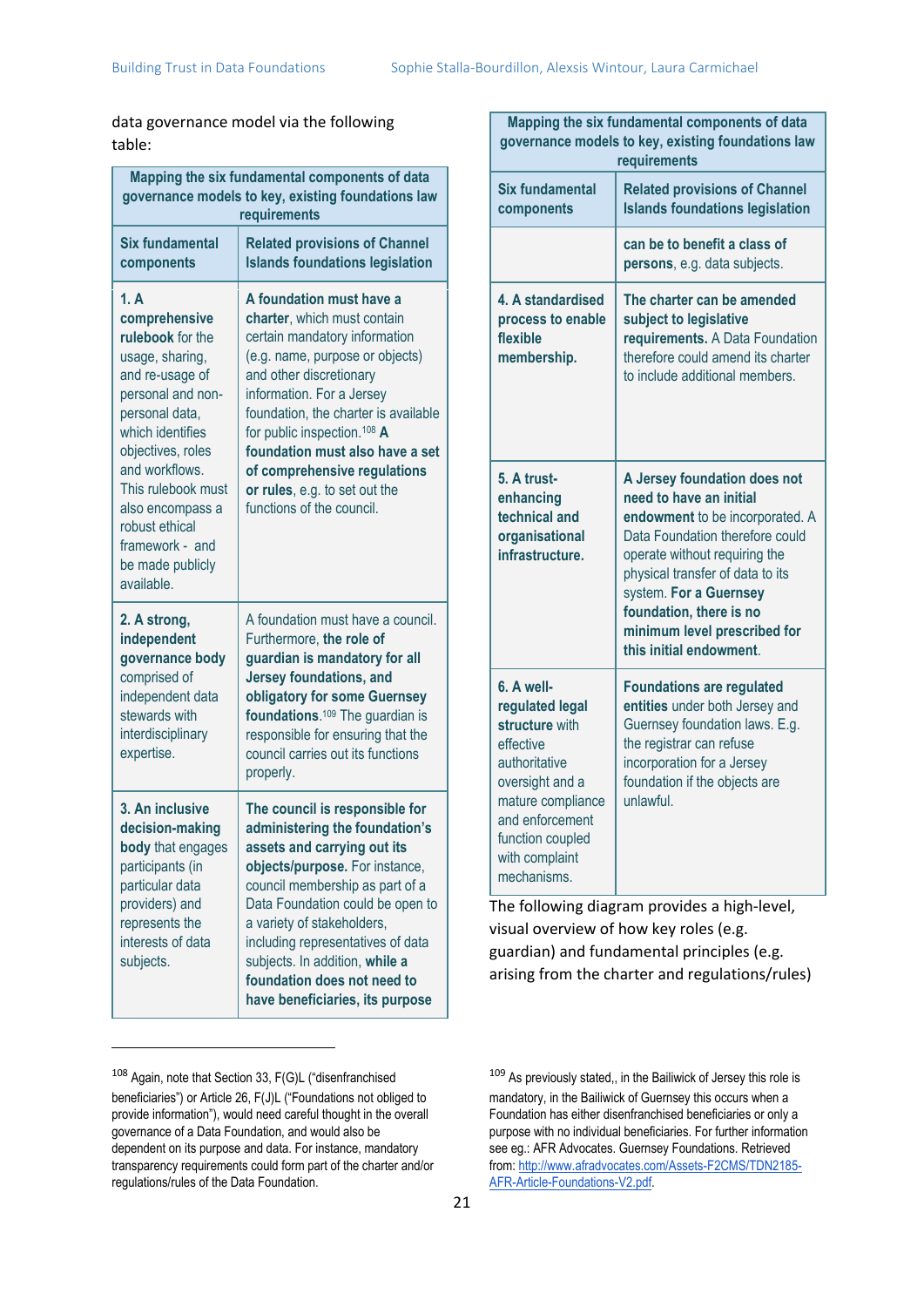are likely to be configured as part of a Data Foundation:



#### **Figure 1:Data Foundation overview**

# What are the limitations of this approach?

There is no silver bullet for responsible and sustainable data usage, sharing, and re-usage. We recognise our approach may not be suitable for all types of data sharing situations, e.g. in some cases where data are shared on a one-off or *ad hoc* basis. We further appreciate that there may be simpler and cheaper ways to achieve data sharing such as through multi-party data sharing

agreements or even data sharing arrangements that are not necessarily binding.

The added value of our approach is to better incentivise organisations to share (more) closed and restricted data with a wider range of users through independent data stewardship that covers the whole data lifecycle.

Furthermore, it is not only about responsible data sharing, but sustainable data sharing. Therefore, for (large) groups of data providers and users, often with divergent interests and a need for representation in the decisionmaking process, we consider Data Foundations to be the ideal way forward.

The true test of Data Foundations will not only be the inception of the legal tool but also in the practice of their everyday work. The principal function of a Data Foundation is to support its members (in particular, data providers and data users) to use, and manage data and metadata in a manner that is legally compliant, ethical, technically proficient, and ultimately realises the highest standards of excellence for data governance.

The council's work is to meet the combined challenge of ensuring the protection of individuals' privacy and to unlock significant potential from data insights, and virtual asset safeguarding. They must achieve this to release the value of data and the wider societal benefits that flow from greater data usage, sharing, and re-usage.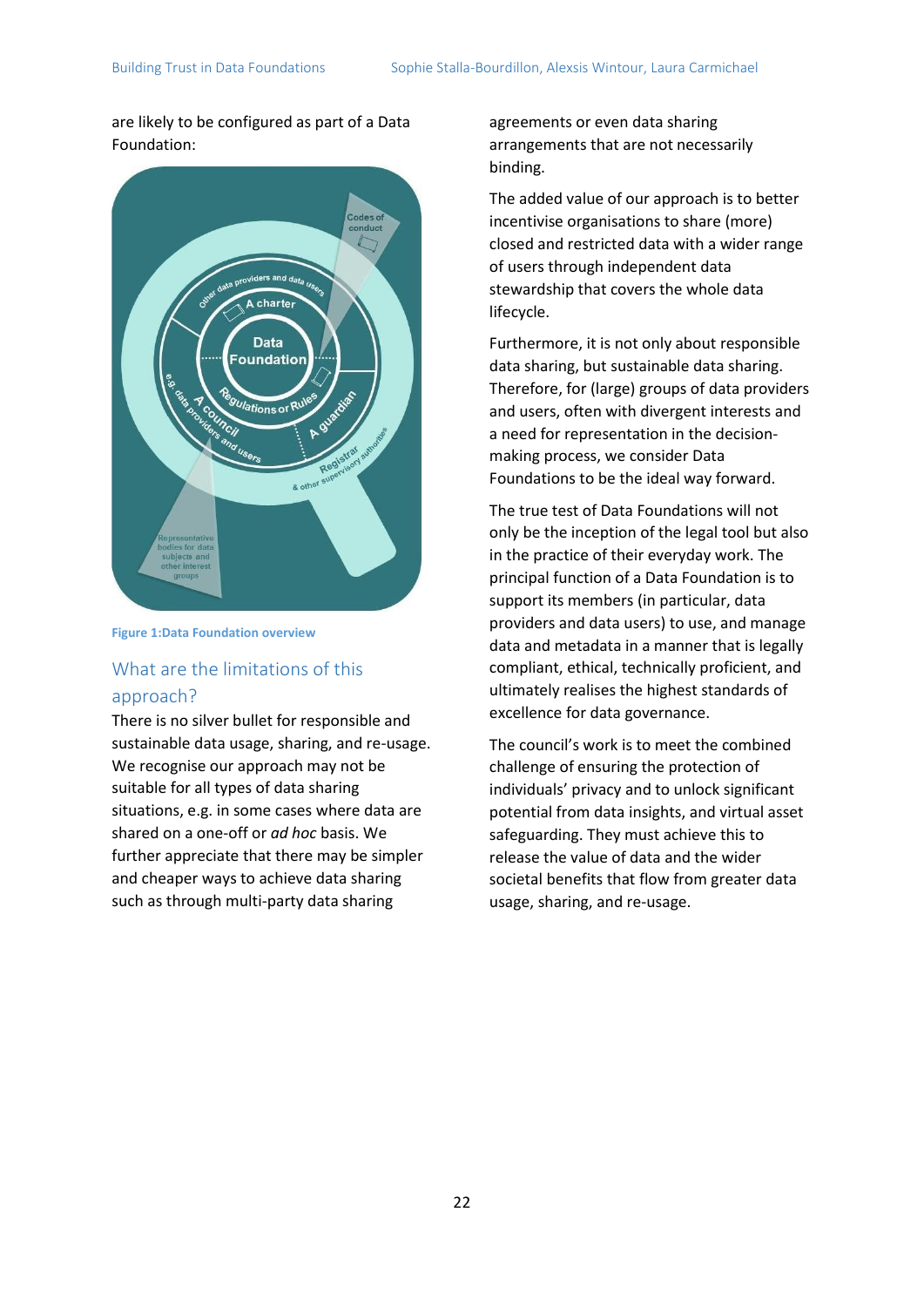# Conclusion

Incentivising organisations to unlock their growing accumulation of data and share this with others – in ways that protect fundamental human rights as well as take advantage of innovative data-driven processes – is a huge undertaking. In this white paper, we suggest the Data Foundation model is one potential way to support data governance best practice and thus help to foster responsible and sustainable data usage, sharing and re-usage.

The main advantages of our approach are:

- Data Foundations embed the six fundamental components required for any good data governance model:
	- (1) A comprehensive rulebook e.g. through its charter and regulations, which could usefully be complemented by a code of conduct to strengthen transparency and encourage homogeneity of practices across data trusts.
	- (2) An independent governance body – e.g. via its guardian.
	- (3) An inclusive decision-making body – e.g. the council.
	- (4) A standardised process to enable flexible membership – e.g. this can be provided in the charter and regulations or rules.
	- (5) A trust-enhancing technical and organisational infrastructure – e.g. the Data Foundation does not need an initial endowment under Jersey law.
	- (6) A well-regulated legal structure – e.g. the Data

Foundation must be accepted for incorporation.

- Data Foundations have a ready-made independent data steward in the role of the guardian, which is a unique requirement in the Channel Islands.
- The foundation is a distinct and separate legal construct from corporations and trusts.
- Data Foundations would leverage existing legislation, building on established precedent and be able to make an impact right here, right now.
- This approach would actively seek to minimise the risks of personal data breaches and other non-compliant data-related activities by building data usage, sharing and re-usage environments that are trustworthyby-design.
- Given the extent of legal obligations placed on the Data Foundation, this approach would require robust data governance both in principle (e.g. through its charter and regulations/rules) and in practice (e.g. registration and oversight). It would therefore aim to avoid situations like Sidewalk Toronto and its controversial data governance proposals.<sup>110</sup>
- If data were more accessible in a safe and ethical way there is potential to increase productivity, lower production costs, increase innovation and power new data-driven products and services.

With any nascent legal innovation, and its subsequent early real-world utilisation, only time and experience in use allows for builds up a substantial body of knowledge. This will be key to adjust and align the solution as feedback appears to inform the approach. It is therefore important to recognise the limitations today. Realistically, excellence in

<sup>&</sup>lt;sup>110</sup> E.g. see: Canadian Civil Liberties Association (CCLA). (2019 June 24). CCLA v. Waterfront Toronto, et. al: Public

Court Documents To Date: Affidavit Sean McDonald. Retrieved from[: https://ccla.org/quayside-project-application-documents/.](https://ccla.org/quayside-project-application-documents/)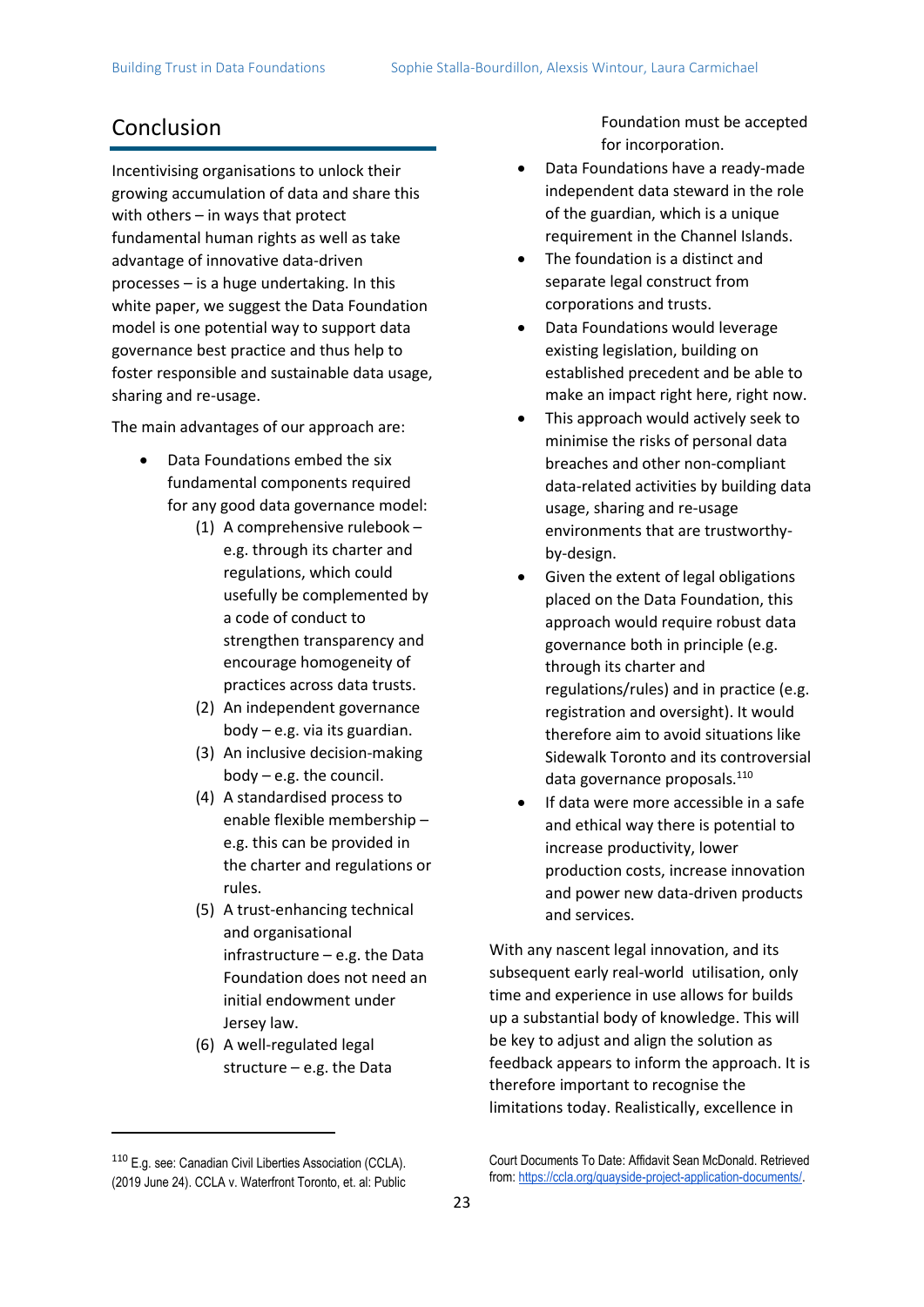ethical data governance does not appear magically on the advent of a well structured legal tool, no matter how much good practice it invokes. It is the operational practice of the

Data Foundation that shapes the institution. The proof will come through repeatable, successful use in the real-world.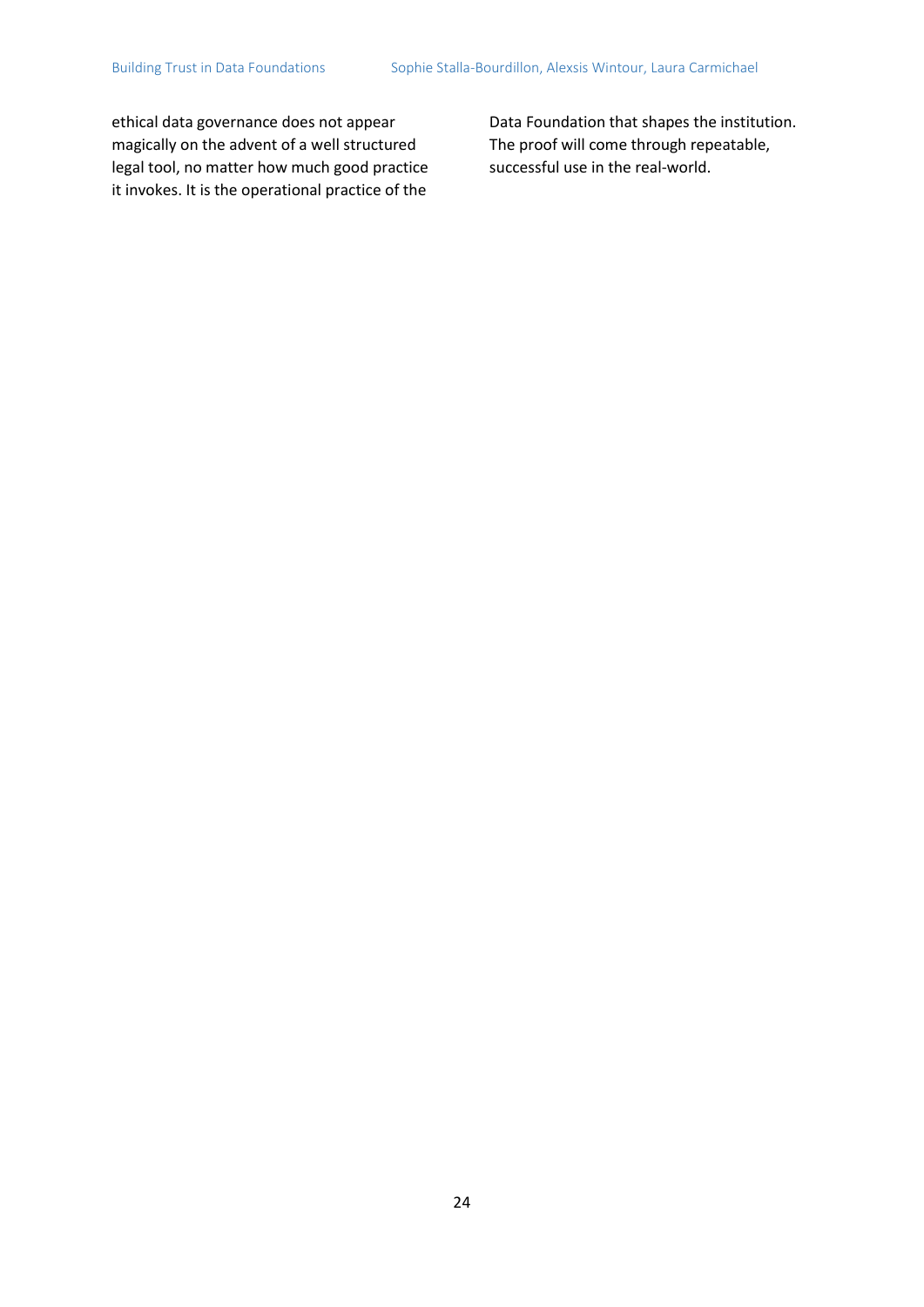# Next steps

While understanding the underlying theory of responsible data usage, sharing, and re-usage is vital, there are currently a considerable number of thought-pieces introducing models and ideas with a high degree of uncertainty and ambiguity without a real understanding of how these data sharing mechanisms actually work in practice. We believe it is easier to critique an approach by using a working model.

*We aim therefore to create a prototype Data Foundation as a real-world example of how such a data governance model could work in practice.*

This prototype would involve working with existing data providers and data users to share and re-use data as part of a case study.

As a foundation has a legal personality they may engage in contracts. This is useful, particularly as some Data Foundations may wish to build shared tools or infrastructure as part of their data management arrangements.

In addition, third parties and perhaps additional data users will find it much simpler to contract with one entity, the Data Foundation, rather than negotiating individual agreements with each data provider who sits on the council of the foundation.<sup>111</sup> It goes deeper than this, as foundations - with their

separate legal personality - may be preferential in that they can meet due diligence and appraisal requirements, making their purpose and membership clear right from the start.

Through our research we have found potential prototypes coming forward from several sectors such as health, smart cities, hospitality, finance, and also large international initiatives such as the achievement in meeting one or more of the 17 Sustainable Development Goals (SDGs).<sup>112</sup> All have expressed an urgency to use responsible data sharing practices in order to increase their impact. The raised awareness that there is potential in a model that creates a legal option to increase responsible data sharing is quickening. We expect more to come forward as a result of this paper. The prioritisation of projects for best use cases and prototype(s) is the next step.

We hope that the lessons learnt from this prototype will show the extent to which Data Foundations address privacy concerns, ensure accountability and build trust and confidence in data sharing and re-usage. It will further inform modifications to our approach, including our Data Foundations handbook and code of conduct. Ultimately, we hope that this prototype will act as a springboard for other responsible and sustainable data-sharing initiatives.

<sup>111</sup> Ogier. (2017 January 16). Jersey and Guernsey Foundations: What they are and how they are used. Retrieved from: [https://www.ogier.com/publications/jersey-and-guernsey](https://www.ogier.com/publications/jersey-and-guernsey-foundations-what-they-are-and-how-they-are-used)[foundations-what-they-are-and-how-they-are-used.](https://www.ogier.com/publications/jersey-and-guernsey-foundations-what-they-are-and-how-they-are-used)

<sup>112</sup> For further information on the SDGs see: United Nations. (2015). Sustainable Development Goals. Retrieved from: [https://sustainabledevelopment.un.org/.](https://sustainabledevelopment.un.org/)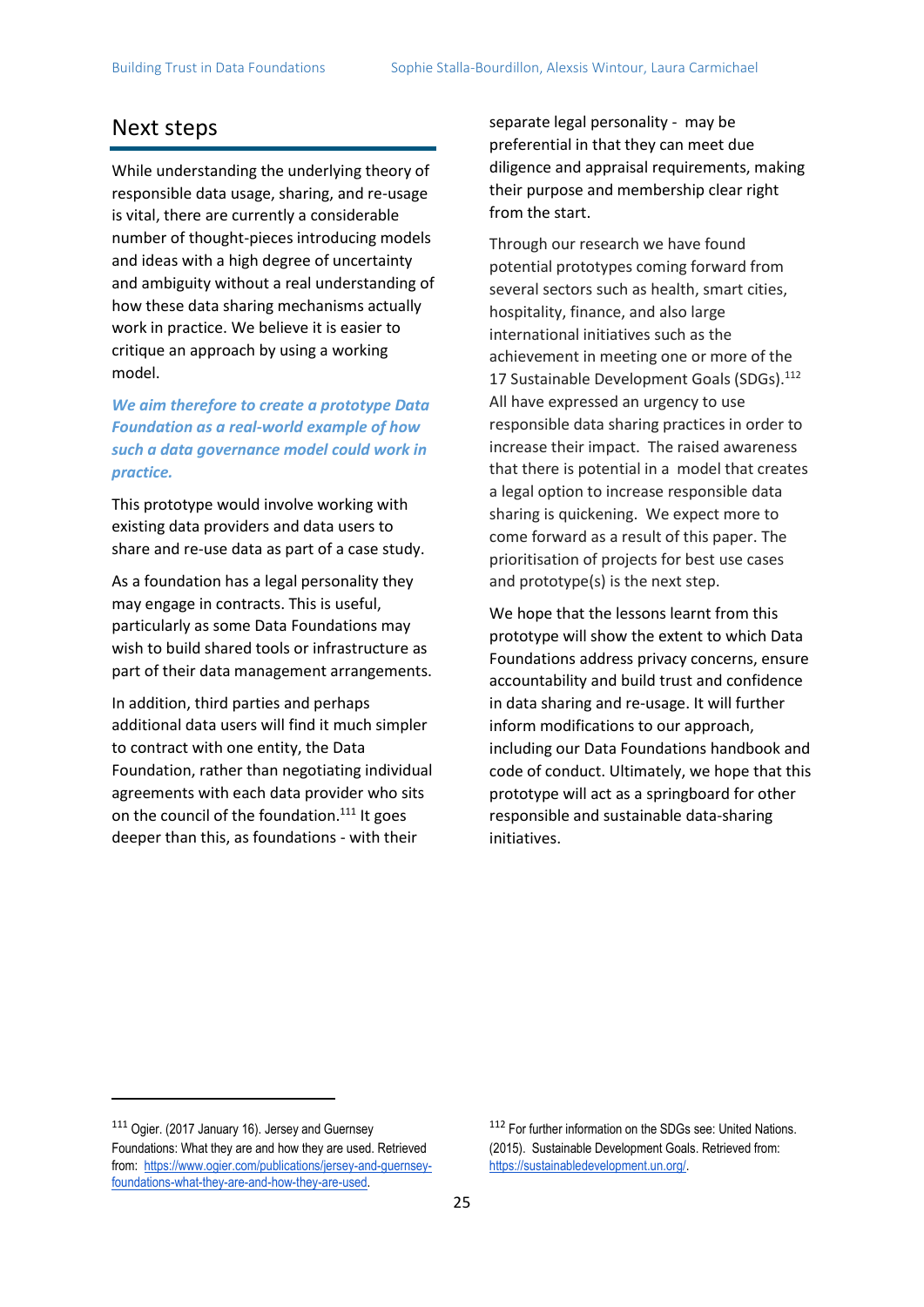# Acknowledgements

This white paper is the output of an impact project partially funded by the Web Science Institute and conducted in partnership with Lapin Limited, a start-up incorporated in the Channel Islands, and pioneering new data governance frameworks to accelerate technology adoption and advancement for social good. Lapin is in the Digital Jersey Sandbox and an innovation project with the Guernsey Data Protection Authority.

We would like to extend our special thanks to Mathew Berry, Senior Legal Adviser, Law Officers' Department, Jersey whose notable personal contribution and unwavering support throughout the formation of this idea and framework was invaluable. Steve Anning and Alistair Sackley from the Web Science Institute should be thanked for their ongoing support and outreach effort. We are grateful to all the participants who took part in our consultation process for the Code of Conduct – and in particular Kieron O'Hara from the

Web Science Institute, as well as the fantastic teams at Pinsent Masons, Ada Lovelace Institute, Alan Turing Institute, and Southampton Connect. We are appreciative of the support from IceCap and considerations from Carey Olsen.

Our thanks also goes to the Guernsey Data Protection Authority, the Jersey Financial Services Commission, the Jersey Office of the Information Commissioner, Guernsey Financial Services Authority, Jersey Finance, and the UK Information Commissioner's Office (ICO).

Without our cheerleaders we would have found this less-travelled road long and lonely, particularly on steep inclines, thank you to Martin Bralsford, Simon Willing, and Gunther Thumann.

Please note that all views and opinions expressed in this white paper are those of the authors, and do not necessarily represent those involved in the wider consultation process and named above.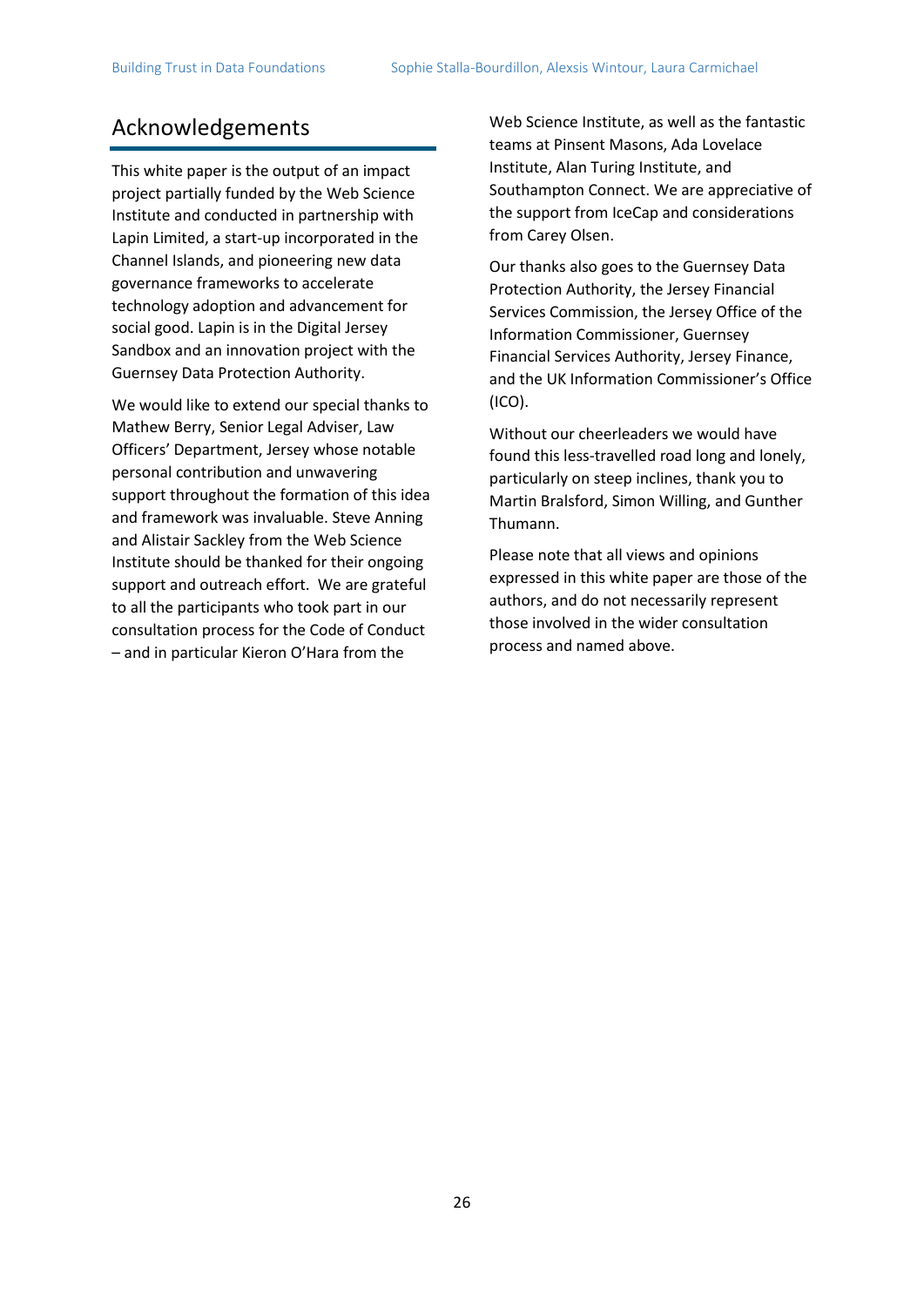# References

AFR Advocates. Guernsey Foundations. Retrieved from:

[http://www.afradvocates.com/Assets-](http://www.afradvocates.com/Assets-F2CMS/TDN2185-AFR-Article-Foundations-V2.pdf)[F2CMS/TDN2185-AFR-Article-Foundations-](http://www.afradvocates.com/Assets-F2CMS/TDN2185-AFR-Article-Foundations-V2.pdf)[V2.pdf.](http://www.afradvocates.com/Assets-F2CMS/TDN2185-AFR-Article-Foundations-V2.pdf)

Aldridge, N. (2019 November 28). Jersey: Jersey Foundations - Reflections On Their First 10 Years. Mondaq, Retrieved from:

[http://www.mondaq.com/jersey/x/869220/w](http://www.mondaq.com/jersey/x/869220/wealth+management/Jersey+Foundations+Reflections+On+Their+First+10+Years) [ealth+management/Jersey+Foundations+Refl](http://www.mondaq.com/jersey/x/869220/wealth+management/Jersey+Foundations+Reflections+On+Their+First+10+Years) [ections+On+Their+First+10+Years.](http://www.mondaq.com/jersey/x/869220/wealth+management/Jersey+Foundations+Reflections+On+Their+First+10+Years)

BBC News (Online). (2016 August 23). Poor security 'aided' Ashley Madison hack. Retrieved from[:](https://www.bbc.co.uk/news/technology-37170542)

[https://www.bbc.co.uk/news/technology-](https://www.bbc.co.uk/news/technology-37170542)[37170542.](https://www.bbc.co.uk/news/technology-37170542)

BBC News (Online). (2019 November 12). Project Nightingale: Google accesses trove of US patient data. Retrieved from[:](https://www.bbc.co.uk/news/technology-50388464)

[https://www.bbc.co.uk/news/technology-](https://www.bbc.co.uk/news/technology-50388464)[50388464.](https://www.bbc.co.uk/news/technology-50388464)

Bedell Cristin. (2019 May 17). Jersey Foundations. Retrieved from: [https://www.bedellcristin.com/insights/briefi](https://www.bedellcristin.com/insights/briefings/jersey-foundations/) [ngs/jersey-foundations/.](https://www.bedellcristin.com/insights/briefings/jersey-foundations/)

Burn-Murdoch, J. (2012 December 19). Study: less than 1% of the world's data is analysed, over 80% is unprotected. The Guardian (Online), Retrieved from:

[https://www.theguardian.com/news/datablo](https://www.theguardian.com/news/datablog/2012/dec/19/big-data-study-digital-universe-global-volume) [g/2012/dec/19/big-data-study-digital](https://www.theguardian.com/news/datablog/2012/dec/19/big-data-study-digital-universe-global-volume)[universe-global-volume](https://www.theguardian.com/news/datablog/2012/dec/19/big-data-study-digital-universe-global-volume) reporting on a Digital Universe Study carried out by the International Data Corporation (IDC).

Canadian Civil Liberties Association (CCLA). (2019 June 24). CCLA v. Waterfront Toronto, et. al: Public Court Documents To Date: Affidavit Sean McDonald. Retrieved from[:](https://ccla.org/quayside-project-application-documents/) [https://ccla.org/quayside-project-application](https://ccla.org/quayside-project-application-documents/)[documents/.](https://ccla.org/quayside-project-application-documents/)

Canon, G. (2018 October 23). 'City of surveillance': privacy expert quits Toronto's smart-city project. The Guardian (Online).

#### Retrieved from[:](https://www.theguardian.com/world/2018/oct/23/toronto-smart-city-surveillance-ann-cavoukian-resigns-privacy)

[https://www.theguardian.com/world/2018/o](https://www.theguardian.com/world/2018/oct/23/toronto-smart-city-surveillance-ann-cavoukian-resigns-privacy) [ct/23/toronto-smart-city-surveillance-ann](https://www.theguardian.com/world/2018/oct/23/toronto-smart-city-surveillance-ann-cavoukian-resigns-privacy)[cavoukian-resigns-privacy.](https://www.theguardian.com/world/2018/oct/23/toronto-smart-city-surveillance-ann-cavoukian-resigns-privacy)

Carey Olsen (2015 January 6). Jersey foundations. Retrieved from[:](https://www.careyolsen.com/briefings/jersey-foundations1) [https://www.careyolsen.com/briefings/jersey](https://www.careyolsen.com/briefings/jersey-foundations1) [-foundations1.](https://www.careyolsen.com/briefings/jersey-foundations1)

Carey Olsen. (2017 March 23). Guernsey foundations. Retrieved from: [https://www.careyolsen.com/briefings/found](https://www.careyolsen.com/briefings/foundations-in-guernsey) [ations-in-guernsey.](https://www.careyolsen.com/briefings/foundations-in-guernsey)

Carey Olsen. (2019 March 29). Trusts vs. Foundations: What are the deciding factors? Retrieved from:

[https://www.careyolsen.com/articles/trusts](https://www.careyolsen.com/articles/trusts-vs-foundations-what-are-deciding-factors)[vs-foundations-what-are-deciding-factors.](https://www.careyolsen.com/articles/trusts-vs-foundations-what-are-deciding-factors)

CBC News (Online). (2019 April 16). Canadian Civil Liberties Association files lawsuit over Sidewalk Labs project. Retrieved from[:](https://www.cbc.ca/news/canada/toronto/ccla-sidewalk-labs-lawsuit-1.5100184) [https://www.cbc.ca/news/canada/toronto/ccl](https://www.cbc.ca/news/canada/toronto/ccla-sidewalk-labs-lawsuit-1.5100184) [a-sidewalk-labs-lawsuit-1.5100184.](https://www.cbc.ca/news/canada/toronto/ccla-sidewalk-labs-lawsuit-1.5100184)

Ctrl-Shift. (2018). Data mobility: The personal data portability growth opportunity for the UK economy. [Report carried out on behalf of the](https://www.ctrl-shift.co.uk/reports/DCMS_Ctrl-Shift_Data_mobility_report_full.pdf)  [Department for Digital, Culture, Media and](https://www.ctrl-shift.co.uk/reports/DCMS_Ctrl-Shift_Data_mobility_report_full.pdf)  [Sport \(DCMS\). Retrieved from:](https://www.ctrl-shift.co.uk/reports/DCMS_Ctrl-Shift_Data_mobility_report_full.pdf) 

[https://www.ctrl](https://www.ctrl-shift.co.uk/reports/DCMS_Ctrl-Shift_Data_mobility_report_full.pdf)[shift.co.uk/reports/DCMS\\_Ctrl-](https://www.ctrl-shift.co.uk/reports/DCMS_Ctrl-Shift_Data_mobility_report_full.pdf)Shift\_Data\_mobility\_report\_full.pdf

Data Pitch open innovation programme[:](https://datapitch.eu/) [https://datapitch.eu/.](https://datapitch.eu/)

Data Policy and Innovation (Unit G.1), European Commission. (2019 May 22). Digital Single Market Policy: Building a European data economy. Retrieved from:

[https://ec.europa.eu/digital-single](https://ec.europa.eu/digital-single-market/en/policies/building-european-data-economy)[market/en/policies/building-european-data](https://ec.europa.eu/digital-single-market/en/policies/building-european-data-economy)[economy.](https://ec.europa.eu/digital-single-market/en/policies/building-european-data-economy)

Dawex[:](https://www.dawex.com/en/) [https://www.dawex.com/en/.](https://www.dawex.com/en/)

Delacroix, S. & Lawrence, N. (2019). Disturbing the 'One Size Fits All' Approach to Data Governance: Bottom-Up Data Trusts.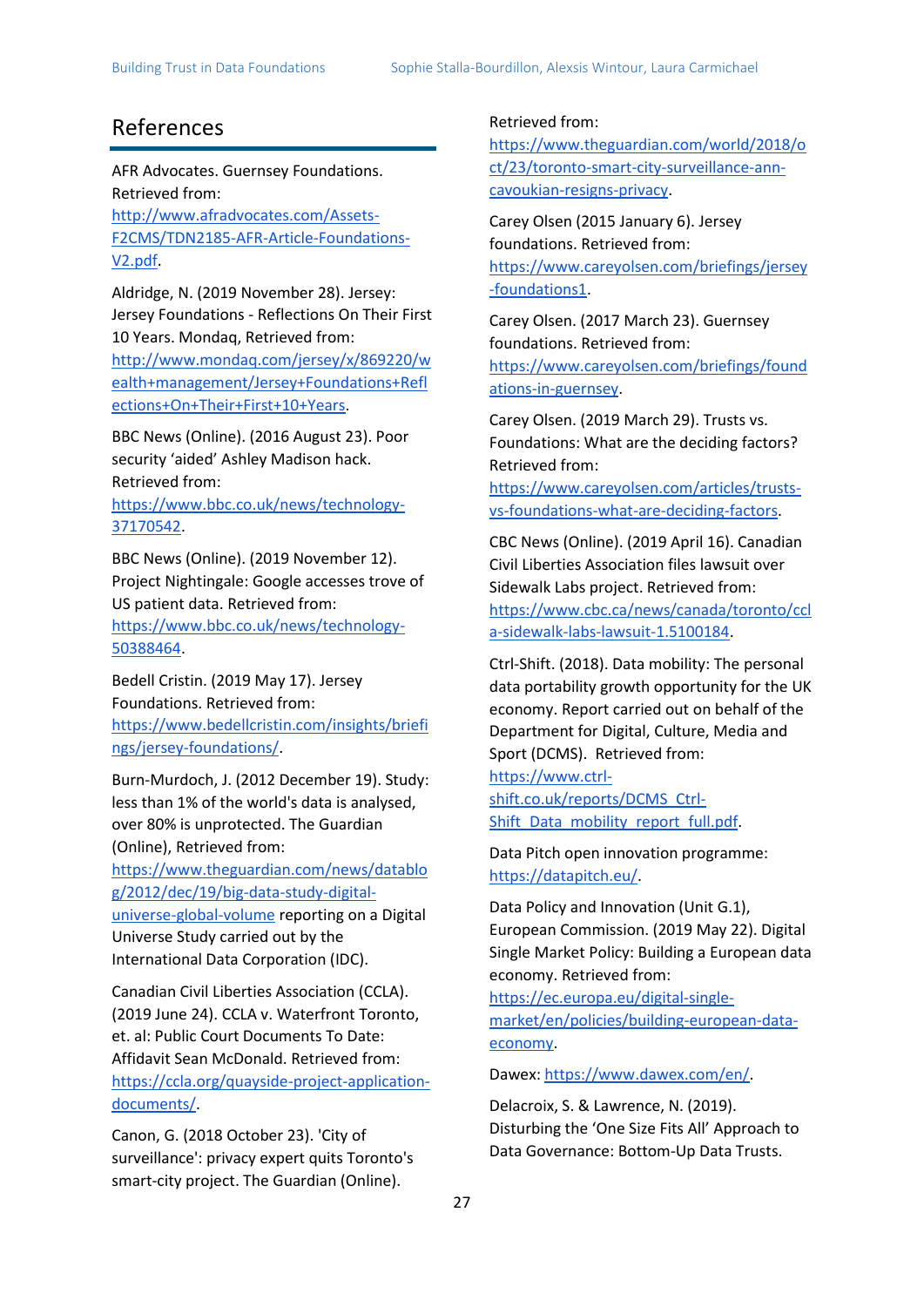International Data Privacy Law, DOI[:](https://doi.org/10.1093/idpl/ipz014) [https://doi.org/10.1093/idpl/ipz014.](https://doi.org/10.1093/idpl/ipz014)

Deschamps, T. (2019 October 31). Google sister company agrees to scale back the controversial Toronto project. The Guardian (Online), Retrieved from[:](https://www.theguardian.com/cities/2019/oct/31/google-sidewalk-labs-toronto-neighbourhood-scale-back) [https://www.theguardian.com/cities/2019/oc](https://www.theguardian.com/cities/2019/oct/31/google-sidewalk-labs-toronto-neighbourhood-scale-back) [t/31/google-sidewalk-labs-toronto](https://www.theguardian.com/cities/2019/oct/31/google-sidewalk-labs-toronto-neighbourhood-scale-back)[neighbourhood-scale-back.](https://www.theguardian.com/cities/2019/oct/31/google-sidewalk-labs-toronto-neighbourhood-scale-back)

Digi.me: [https://digi.me/.](https://digi.me/)

Dobbyn, R. et al. (2018 October 2018). Jersey: The Uses Of Jersey Foundations. Mondaq, Retrieved from:

[http://www.mondaq.com/article.asp?article\\_i](http://www.mondaq.com/article.asp?article_id=744752&type=mondaqai&r=4&t=5) [d=744752&type=mondaqai&r=4&t=5.](http://www.mondaq.com/article.asp?article_id=744752&type=mondaqai&r=4&t=5)

Domo. (2019). Data Never Sleeps. Retrieved from[:](https://www.domo.com/solution/data-never-sleeps-6) [https://www.domo.com/solution/data](https://www.domo.com/solution/data-never-sleeps-6)[never-sleeps-6.](https://www.domo.com/solution/data-never-sleeps-6)

Edwards, L. (2004). Reconstructing consumer privacy protection on‐line: a modest proposal. International Review of Law Computers & Technology, 18(3), 313-344. DOI: [https://doi.org/10.1080/13600860420002767](https://doi.org/10.1080/1360086042000276762) [62](https://doi.org/10.1080/1360086042000276762)

Edwards, S. et al. (2015). Jersey: Jersey foundations - current use. Trust & Trustees, 21(6), 667–673. DOI: [https://doi.org/10.1093/tandt/ttv058.](https://doi.org/10.1093/tandt/ttv058)

European Commission. Guidance on sharing private sector data in the European data economy [COM(2018) 232 final]. Commission Staff Working Document. Accompanying the document: Communication from the Commission to the European Parliament, the Council, the European Economic and Social Committee and the Committee of the Regions. (2018 April 25). Towards a common European data space. Retrieved from[:](https://ec.europa.eu/digital-single-market/en/guidance-private-sector-data-sharing) [https://ec.europa.eu/digital-single](https://ec.europa.eu/digital-single-market/en/guidance-private-sector-data-sharing)[market/en/guidance-private-sector-data](https://ec.europa.eu/digital-single-market/en/guidance-private-sector-data-sharing)[sharing.](https://ec.europa.eu/digital-single-market/en/guidance-private-sector-data-sharing)

Foundations (Jersey) Law 2009. Retrieved from[:](https://www.jerseylaw.je/laws/revised/PDFs/13.265.pdf)

#### [https://www.jerseylaw.je/laws/revised/PDFs/](https://www.jerseylaw.je/laws/revised/PDFs/13.265.pdf) [13.265.pdf.](https://www.jerseylaw.je/laws/revised/PDFs/13.265.pdf)

Godel, M. & Natraj, A. (2018 April). Independent assessment of the Open Data Institute's work on Data Trusts and on the concept of Data Trusts, Report to the Open Data Institute (ODI). London School of Economics, Retrieved from:

[https://theodi.org/wp](https://theodi.org/wp-content/uploads/2019/04/Datatrusts-economicfunction.pdf)[content/uploads/2019/04/Datatrusts](https://theodi.org/wp-content/uploads/2019/04/Datatrusts-economicfunction.pdf)[economicfunction.pdf.](https://theodi.org/wp-content/uploads/2019/04/Datatrusts-economicfunction.pdf)

GovLab. Data Collaboratives. Retrieved from[:](http://datacollaboratives.org/) [http://datacollaboratives.org/.](http://datacollaboratives.org/)

Guernsey Financial Services Commission. (2013 September 2). Code of Practice: Foundation Service Providers. Retrieved from: [https://www.gfsc.gg/sites/default/files/Code](https://www.gfsc.gg/sites/default/files/Code%20of%20Practice%20-%20Foundation%20Service%20Providers_0.pdf) [%20of%20Practice%20-](https://www.gfsc.gg/sites/default/files/Code%20of%20Practice%20-%20Foundation%20Service%20Providers_0.pdf) [%20Foundation%20Service%20Providers\\_0.pd](https://www.gfsc.gg/sites/default/files/Code%20of%20Practice%20-%20Foundation%20Service%20Providers_0.pdf) [f.](https://www.gfsc.gg/sites/default/files/Code%20of%20Practice%20-%20Foundation%20Service%20Providers_0.pdf)

Guernsey Registry. (2019). Quarterly Register Statistics: Foundations - Q3 2019. Retrieved from:

[http://www.guernseyregistry.com/article/171](http://www.guernseyregistry.com/article/171438/Quarterly-Register-Statistics-2019) [438/Quarterly-Register-Statistics-2019.](http://www.guernseyregistry.com/article/171438/Quarterly-Register-Statistics-2019)

Hall, W. & Pesenti, J. (2017 October 15). Growing the Artificial Intelligence Industry in the UK (Independent Review). Department for Digital, Culture, Media & Sport and Department for Business, Energy & Industrial Strategy, HM Government, Retrieved from[:](https://www.gov.uk/government/publications/growing-the-artificial-intelligence-industry-in-the-uk) [https://www.gov.uk/government/publication](https://www.gov.uk/government/publications/growing-the-artificial-intelligence-industry-in-the-uk) [s/growing-the-artificial-intelligence-industry](https://www.gov.uk/government/publications/growing-the-artificial-intelligence-industry-in-the-uk)[in-the-uk.](https://www.gov.uk/government/publications/growing-the-artificial-intelligence-industry-in-the-uk)

Hardinges, J. Defining a 'Data Trust'. Open Data Institute (ODI), Retrieved from[:](https://theodi.org/article/defining-a-data-trust/) [https://theodi.org/article/defining-a-data](https://theodi.org/article/defining-a-data-trust/)[trust/.](https://theodi.org/article/defining-a-data-trust/)

Howard, Z. (2016). Jersey foundations: from flexibility to philanthropy. Trusts & Trustees, 22(6), 676–680.DOI[:](https://doi.org/10.1093/tandt/ttw051)

[https://doi.org/10.1093/tandt/ttw051.](https://doi.org/10.1093/tandt/ttw051)

Hub of All Things (HAT)[:](https://www.hubofallthings.com/) [https://www.hubofallthings.com/.](https://www.hubofallthings.com/)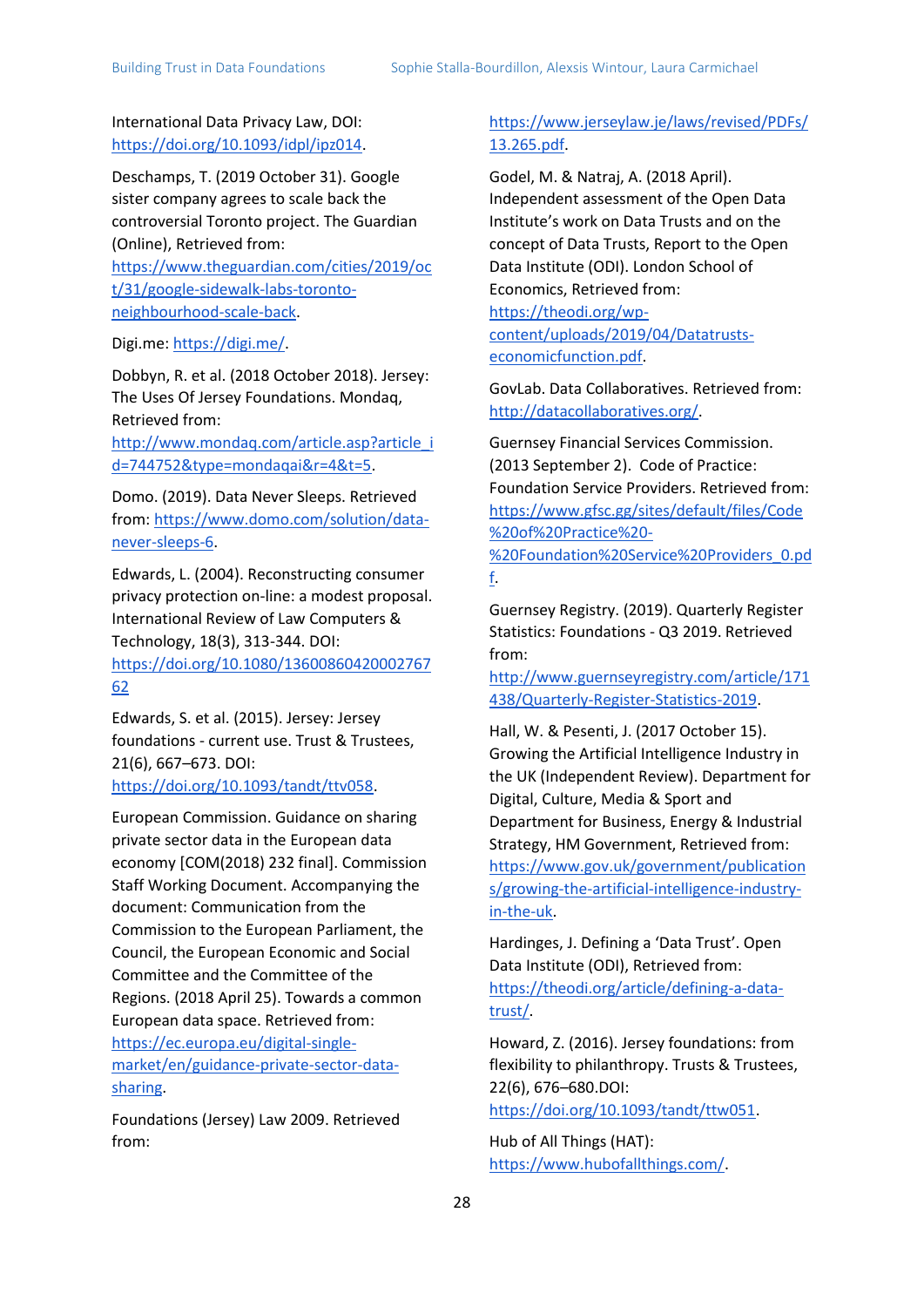Information Commissioner's Office (ICO). (2018 July 11). Investigation into the use of data analytics in political campaigns: Investigation update. Retrieved from[:](https://ico.org.uk/media/action-weve-taken/2259371/investigation-into-data-analytics-for-political-purposes-update.pdf) [https://ico.org.uk/media/action-weve](https://ico.org.uk/media/action-weve-taken/2259371/investigation-into-data-analytics-for-political-purposes-update.pdf)[taken/2259371/investigation-into-data](https://ico.org.uk/media/action-weve-taken/2259371/investigation-into-data-analytics-for-political-purposes-update.pdf)[analytics-for-political-purposes-update.pdf.](https://ico.org.uk/media/action-weve-taken/2259371/investigation-into-data-analytics-for-political-purposes-update.pdf)

Information Commissioner's Office (ICO). Monetary Penalty Notice: Bounty (UK) Limited. Retrieved from[:](https://ico.org.uk/media/action-weve-taken/mpns/2614757/bounty-mpn-20190412.pdf) [https://ico.org.uk/media/action-weve](https://ico.org.uk/media/action-weve-taken/mpns/2614757/bounty-mpn-20190412.pdf)[taken/mpns/2614757/bounty-mpn-](https://ico.org.uk/media/action-weve-taken/mpns/2614757/bounty-mpn-20190412.pdf)[20190412.pdf.](https://ico.org.uk/media/action-weve-taken/mpns/2614757/bounty-mpn-20190412.pdf)

Jersey Financial Services Commission. (2019 June 1). Code of Practice for Trust Company Business:. Retrieved from:

[https://www.jerseyfsc.org/media/2640/2019](https://www.jerseyfsc.org/media/2640/20190322-tcb-code.pdf) [0322-tcb-code.pdf.](https://www.jerseyfsc.org/media/2640/20190322-tcb-code.pdf)

Loayza, A. (2019 March 21). Personal information management systems: A new era for individual privacy? International Association of Privacy Professionals (iapp), Retrieved from[:](https://iapp.org/news/a/personal-information-management-systems-a-new-era-for-individual-privacy/)

[https://iapp.org/news/a/personal](https://iapp.org/news/a/personal-information-management-systems-a-new-era-for-individual-privacy/)[information-management-systems-a-new-era](https://iapp.org/news/a/personal-information-management-systems-a-new-era-for-individual-privacy/)[for-individual-privacy/.](https://iapp.org/news/a/personal-information-management-systems-a-new-era-for-individual-privacy/)

McDonald, S. (2019 March 5). Reclaiming Data Trusts: Large-scale data sharing is not the only  $way - or even the most important way - to$ use data trusts in the public interest. Centre for International Governance Innovation (CIGI), Retrieved from:

[https://www.cigionline.org/articles/reclaimin](https://www.cigionline.org/articles/reclaiming-data-trusts) [g-data-trusts.](https://www.cigionline.org/articles/reclaiming-data-trusts)

Mattioli, M. (2017). The Data-Pooling Problem. Berkeley Technology Law Journal, 32(1), 179-236.

Mehonic, A. (2018, October 3). Can Data Trusts be the backbone of our future AI ecosystem? The Alan Turing Institute Blog, Retrieved from[:](https://www.turing.ac.uk/) [https://www.turing.ac.uk/.](https://www.turing.ac.uk/)

Mulgan, G. & Straub, V. (2019 February 21). The new ecosystem of trust: How data trusts, collaboratives and coops can help govern data for the maximum public benefit. Nesta,

Retrieved from: [https://www.nesta.org.uk/blog/new](https://www.nesta.org.uk/blog/new-ecosystem-trust/)[ecosystem-trust/.](https://www.nesta.org.uk/blog/new-ecosystem-trust/)

My NHS Open Data platform[:](https://opendata.nhs.uk/home) [https://opendata.nhs.uk/home.](https://opendata.nhs.uk/home)

Mydex[:](https://mydex.org/) [https://mydex.org/.](https://mydex.org/)

National Cancer Institute: Genomic Data Commons[:](https://gdc.cancer.gov/about-data) [https://gdc.cancer.gov/about](https://gdc.cancer.gov/about-data)[data.](https://gdc.cancer.gov/about-data)

Nesta. Four future scenarios: the personal data economy in 2035: Unlocking the value in data as a commons. Retrieved from[:](https://www.nesta.org.uk/feature/four-future-scenarios-personal-data-economy-2035/unlocking-the-value-in-data-as-a-commons/) [https://www.nesta.org.uk/feature/four](https://www.nesta.org.uk/feature/four-future-scenarios-personal-data-economy-2035/unlocking-the-value-in-data-as-a-commons/)[future-scenarios-personal-data-economy-](https://www.nesta.org.uk/feature/four-future-scenarios-personal-data-economy-2035/unlocking-the-value-in-data-as-a-commons/)[2035/unlocking-the-value-in-data-as-a](https://www.nesta.org.uk/feature/four-future-scenarios-personal-data-economy-2035/unlocking-the-value-in-data-as-a-commons/)[commons/.](https://www.nesta.org.uk/feature/four-future-scenarios-personal-data-economy-2035/unlocking-the-value-in-data-as-a-commons/)

O'Hara, K. (2019). Data Trusts: Ethics, Architecture and Governance for Trustworthy Data Stewardship. Web Science Institute White Paper, Retrieved from [https://eprints.soton.ac.uk/428276/.](https://eprints.soton.ac.uk/428276/)

Ogier. (2013 January 9). Guernsey Foundations. Retrieved from: [https://www.ogier.com/publications/guernse](https://www.ogier.com/publications/guernsey-foundations)

[y-foundations.](https://www.ogier.com/publications/guernsey-foundations)

Ogier. (2017 January 16). Jersey and Guernsey Foundations: What they are and how they are used. Retrieved from:

[https://www.ogier.com/publications/jersey](https://www.ogier.com/publications/jersey-and-guernsey-foundations-what-they-are-and-how-they-are-used)[and-guernsey-foundations-what-they-are](https://www.ogier.com/publications/jersey-and-guernsey-foundations-what-they-are-and-how-they-are-used)[and-how-they-are-used.](https://www.ogier.com/publications/jersey-and-guernsey-foundations-what-they-are-and-how-they-are-used)

Open Data Institute (ODI). (2019). Data Trusts: Lessons learnt from three pilots. Retrieved from[:](https://theodi.org/article/odi-data-trusts-report/) [https://theodi.org/article/odi-data](https://theodi.org/article/odi-data-trusts-report/)[trusts-report/.](https://theodi.org/article/odi-data-trusts-report/)

Powell, M. (2014 February 1). What's the difference between a foundation and a trust? Hawksford, Retrieved from:

[https://www.hawksford.com/knowledge](https://www.hawksford.com/knowledge-hub/2014/foundations-vs-trusts)[hub/2014/foundations-vs-trusts.](https://www.hawksford.com/knowledge-hub/2014/foundations-vs-trusts)

Reed, C., BPE Solicitors & Pinsent Masons. (2019). Data trusts: legal and governance considerations. Retrieved from[:](http://theodi.org/article/data-trusts-legal-report/)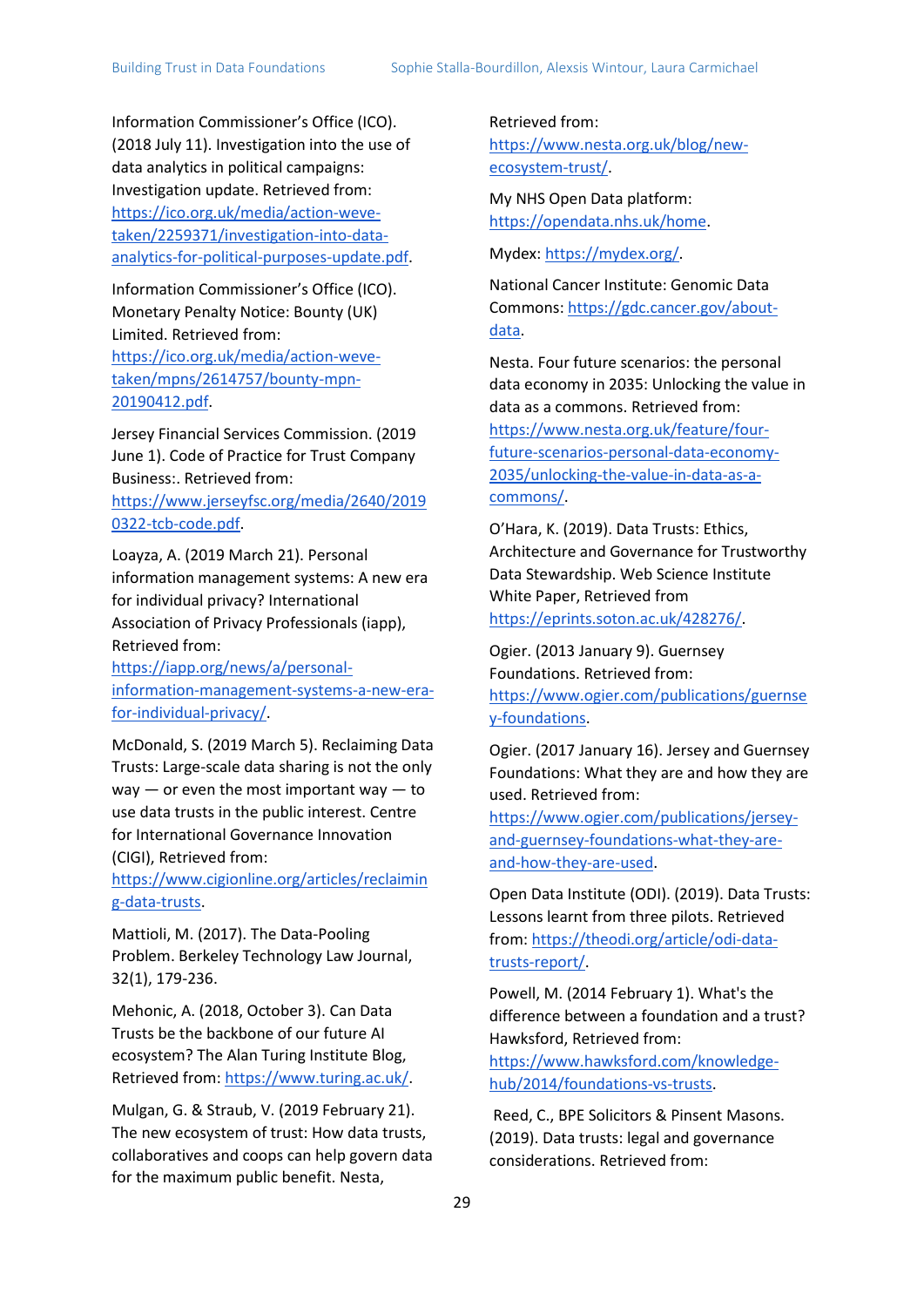### [http://theodi.org/article/data-trusts-legal](http://theodi.org/article/data-trusts-legal-report)[report](http://theodi.org/article/data-trusts-legal-report)

Regulation (EU) 2019/1150 of the European Parliament and of the Council of 20 June 2019 on promoting fairness and transparency for business users of online intermediation services, OJ L 186, 11.7.2019.

Richter, H. & Slowinski, P.R. (2019). The data sharing economy: on the emergence of new intermediaries. International Review of Intellectual Property and Competition Law*,* 50(1), 4-29. DOI:

[https://doi.org/10.1007/s40319-018-00777-7.](https://doi.org/10.1007/s40319-018-00777-7)

Sidewalk Labs website[:](https://www.sidewalklabs.com/) [https://www.sidewalklabs.com/.](https://www.sidewalklabs.com/)

Skelton, S. K. (2018, November 30). New forms of governance needed to safely and ethically unlock the value of data. ComputerWeekly.com, Retrieved fro[m](https://www.computerweekly.com/) [https://www.computerweekly.com.](https://www.computerweekly.com/)

Stalla-Bourdillon, S. et al. (2019). Data protection by design: building the foundations of trustworthy data sharing. In Proceedings of Data for Policy Conference 2019. DOI[:](https://doi.org/10.5281/zenodo.3079895) [10.5281/zenodo.3079895.](https://doi.org/10.5281/zenodo.3079895)

Statista, Information created Globally 2010- 2025. Retrieved from[:](https://www.statista.com/statistics/871513/worldwide-data-created/) [https://www.statista.com/statistics/871513/](https://www.statista.com/statistics/871513/worldwide-data-created/) [worldwide-data-created/.](https://www.statista.com/statistics/871513/worldwide-data-created/)

Susha, I., Janssen, M. & Verhulst, S. 2017. Data Collaboratives as a New Frontier of Cross Sector Partnerships in the Age of Open Data: Taxonomy Development. In Proceedings of the 50th Hawaii International Conference on System Sciences, 2691–2700.

The Canadian Civil Liberties Association (CCLA) website[:](https://ccla.org/) [https://ccla.org/.](https://ccla.org/)

The Decision of the German Competition Regulatory Authority of 7 February 2019, (English translation), Retrieved from: [https://www.bundeskartellamt.de/SharedDoc](https://www.bundeskartellamt.de/SharedDocs/Entscheidung/EN/Entscheidungen/Missbrauchsaufsicht/2019/B6-22-16.pdf?__blob=publicationFile&v=5) [s/Entscheidung/EN/Entscheidungen/Missbrau](https://www.bundeskartellamt.de/SharedDocs/Entscheidung/EN/Entscheidungen/Missbrauchsaufsicht/2019/B6-22-16.pdf?__blob=publicationFile&v=5) [chsaufsicht/2019/B6-22-](https://www.bundeskartellamt.de/SharedDocs/Entscheidung/EN/Entscheidungen/Missbrauchsaufsicht/2019/B6-22-16.pdf?__blob=publicationFile&v=5) 16.pdf? blob=publicationFile&v=5.

The Expert Group to the EU Observatory on the Online Platform Economy, Retrieved from: [https://ec.europa.eu/digital-single](https://ec.europa.eu/digital-single-market/en/expert-group-eu-observatory-online-platform-economy)[market/en/expert-group-eu-observatory](https://ec.europa.eu/digital-single-market/en/expert-group-eu-observatory-online-platform-economy)[online-platform-economy.](https://ec.europa.eu/digital-single-market/en/expert-group-eu-observatory-online-platform-economy)

The Foundations (Guernsey) Law, 2012. Retrieved from[:](http://www.guernseylegalresources.gg/article/105209/Foundations-Guernsey-Law-2012) [http://www.guernseylegalresources.gg/article](http://www.guernseylegalresources.gg/article/105209/Foundations-Guernsey-Law-2012) [/105209/Foundations-Guernsey-Law-2012.](http://www.guernseylegalresources.gg/article/105209/Foundations-Guernsey-Law-2012)

The Guardian (Online). The Cambridge Analytical Files. Retrieved from[:](https://www.theguardian.com/news/series/cambridge-analytica-files) [https://www.theguardian.com/news/series/c](https://www.theguardian.com/news/series/cambridge-analytica-files) [ambridge-analytica-files.](https://www.theguardian.com/news/series/cambridge-analytica-files)

United Nations. (2015). Sustainable Development Goals. Retrieved from: [https://sustainabledevelopment.un.org/.](https://sustainabledevelopment.un.org/)

Vestager, M. (2016 September 29). Speech on Big Data and Competition: EDPS-BEUC Conference on Big Data, Brussels. European Commission, Retrieved from[:](https://ec.europa.eu/commission/commissioners/2014-2019/vestager/announcements/big-data-and-competition_en)

[https://ec.europa.eu/commission/commissio](https://ec.europa.eu/commission/commissioners/2014-2019/vestager/announcements/big-data-and-competition_en) [ners/2014-](https://ec.europa.eu/commission/commissioners/2014-2019/vestager/announcements/big-data-and-competition_en)

[2019/vestager/announcements/big-data-and](https://ec.europa.eu/commission/commissioners/2014-2019/vestager/announcements/big-data-and-competition_en)[competition\\_en.](https://ec.europa.eu/commission/commissioners/2014-2019/vestager/announcements/big-data-and-competition_en)

Waterfront Toronto website[:](https://www.waterfrontoronto.ca/nbe/portal/waterfront/Home) [https://www.waterfrontoronto.ca/nbe/portal](https://www.waterfrontoronto.ca/nbe/portal/waterfront/Home) [/waterfront/Home.](https://www.waterfrontoronto.ca/nbe/portal/waterfront/Home)